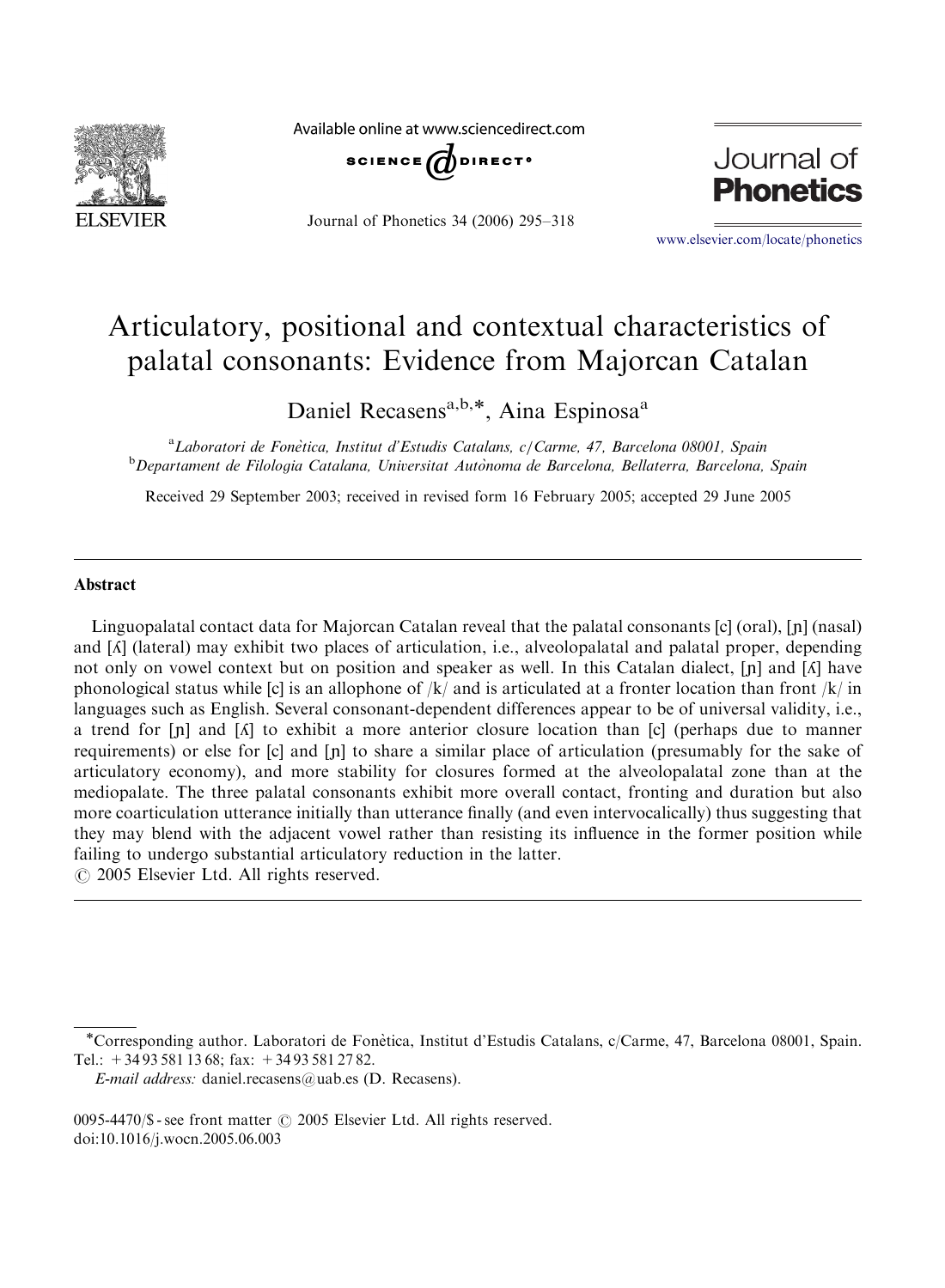## 1. Introduction

Dentoalveolar and velar palatalization accounts for sound changes involving the formation of palatal consonants produced with a single place of articulation, e.g., in Romance languages, Hungarian and Czech, as well as of complex palatalized consonants implemented through a primary front or back closure or constriction location and a secondary tongue dorsum raising and fronting gesture, e.g., in Slavic languages and Irish. The present paper investigates several articulatory characteristics of the former class of consonants through inspection of linguopalatal contact patterns for the oral stop [c], the nasal stop [n] and the lateral  $\lceil \Lambda \rceil$  in Majorcan Catalan. Majorcan Catalan is a dialect of the Catalan language spoken in the island of Majorca by about 500,000 speakers. In comparison with other peninsular varieties of Catalan, Majorcan Catalan is endowed with specific phonetic features such as stressed schwa and palatal stop allophones of velar stop phonemes. While the former feature appears to have been part of the Old Catalan vowel system when the Catalans conquered the island back in the XIII century, the latter is probably an autochthonous development. Both linguistic properties are found in other dialectal zones in Romance, e.g., in Northern Italian and in Rhaetoromance.

In Majorcan Catalan,  $[n]$  and  $[\Lambda]$  have phonemic status while  $[c]$  is an allophone of  $/k$  occurring most typically before a front vowel but also before  $\frac{a}{a}$  and  $\frac{a}{2}$  and word finally, and showing different degrees of palatalization depending on speaker and geographical location ([Veny, 1983](#page-23-0)). Thus, realizations such as [ci] *qui* "who" and [sac] *sac* "sack" correspond to the phonological representations /ki/ and /sak/, respectively.

# 1.1. Place of articulation

A first research goal is the investigation of the place(s) of articulation for [c], [n] and [ $\Lambda$ ]. The relevance of this research topic derives from earlier reports summarized below showing that closure location for these consonants involves large degrees of tongue contact and, at the same time, is highly variable, i.e., it may extend from the alveolopalatal to the medio-postpalatal zone. All three consonants will be referred to as 'palatal' in this paper unless we need to be more specific about their place of articulation.

In dialectal domains where  $[c]$  is a front allophone of  $/k/$ , the palatal stop may show large differences in closure fronting. Thus, it may be articulated with a purely palatal closure occurring over the entire palatal zone behind the alveolar ridge or just at the back portion of the hard palate in Romance dialects such as Sicilian, Parisian French and Auvergnat Occitan as well as in Ibibio in Nigeria ([Connell, 1991, pp. 360, 368–369](#page-21-0); [Durand, 1930, pp. 247, 251](#page-22-0); [Millardet, 1925,](#page-22-0) [pp. 749–750;](#page-22-0) [Rousselot, 1924–25, p. 607](#page-23-0)). It may also be produced with an alveolopalatal closure and much central contact at the hard palate in the Surmeiran, Surselvan and Lower Engadine dialects of Rhaetoromance ([Brunner, 1963, p. 170;](#page-21-0) [Lutta, 1923, p. 40\)](#page-22-0). Palatal and alveolopalatal realizations of [c] may be both available in the same language or dialect (Greek, Romanian, Majorcan Catalan; [Barnils, 1933, p. 52](#page-21-0); [Dukelski, 1960, p. 44;](#page-21-0) [Nicolaidis, 2001, p. 71](#page-22-0)).

In languages where it has phonemic status, [c] does not seem to require a front place of articulation in order to avoid merging with the velar phoneme /k/. Thus, while being implemented through an alveolopalatal closure in Czech and Slovak (Hála, 1929, pp. 31–35, 1962, pp. 228, [409–410\)](#page-22-0), [c] exhibits a purely palatal closure in Hungarian and Icelandic as well as in Ngwo in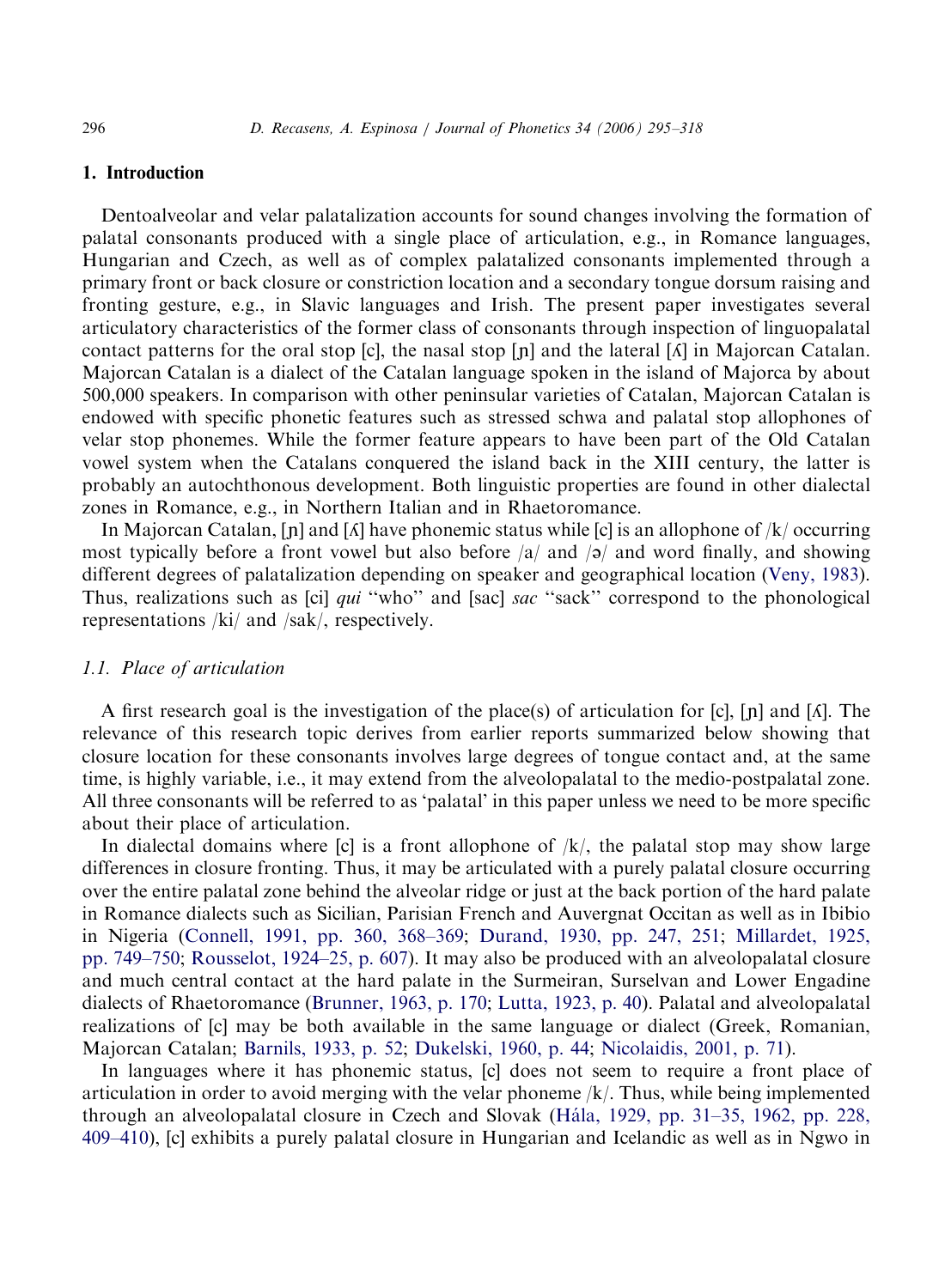Cameroun [\(Bolla, 1980, p. 83](#page-21-0); [Keating & Lahiri, 1993, p. 82](#page-22-0); [Ladefoged, 1968, p. 52, 2001, p. 147;](#page-22-0) Pétursson, 1974, pp. 9–13; [Scripture, 1902, p. 306\)](#page-23-0). It deserves to be seen whether the need to differentiate two phonemes, i.e.,  $\langle c \rangle$  and  $\langle k \rangle$ , causes  $\langle c \rangle$  to exhibit less variability in place of articulation in these languages than in those where  $\lbrack$  cold is an allophone of  $/k/$ .

What is the relationship between the closure location for  $[c]$  and for  $[n]$ ? In languages and dialects where [c] is absent or is an allophone of  $/k/$ , phonemic [n] is typically alveolopalatal and its production often involves a postalveolo–prepalatal closure extending optionally towards the front alveolar zone and mediopalate. This appears to be so for Romance languages where  $[n]$  derives from Latin  $/n$ :/ or from  $/n$ / before a front vowel or glide, i.e., Catalan ([Recasens](#page-23-0) & [Pallare`s, 2001,](#page-23-0) [pp. 90–91\)](#page-23-0), Dolomitic Ladin [\(Tagliavini, 1964, p. 88](#page-23-0)), French ([Dumville, 1912, p. 99](#page-21-0); [Jones, 1956,](#page-22-0) [p. 172\)](#page-22-0), Gascon ([Millardet, 1910, p. 19](#page-22-0)), Italian ([Josselyn, 1900, p. 98;](#page-22-0) [Panconcelli-Calzia, 1911,](#page-22-0) [p. 51](#page-22-0); [Recasens, Farnetani, Fontdevila,](#page-23-0) & [Pallare`s, 1993](#page-23-0)), Occitan ([Maurand, 1974, p. 156;](#page-22-0) [Rousselot, 1892, p. 26, 1912, p. 274, 1924–25, p. 610\)](#page-23-0), Portuguese ([Rousselot, 1924–25, p. 610\)](#page-23-0) and Spanish (Fernández, 2000; [Josselyn, 1907, p. 131;](#page-22-0) Navarro Tomás, 1972, p. 132). A more anterior articulation for  $\lceil n \rceil$  than for  $\lceil c \rceil$  cannot possibly be attributed to the need to avoid confusion between  $[n]$  and  $[n]$  since the velar nasal is allophonic in these languages and dialects.

Moreover,  $[c]$  and  $[n]$  may also share the same place of articulation independently of phonological considerations. Thus, the two realizations are typically alveolopalatal in languages with phonemic /c/ and / $\eta$ / and allophonic [ $\eta$ ] such as Czech and Slovak, exclusively palatal in Ibibio and other African languages where  $/p/$  and  $/p/$  are phonemic and  $[c]$  is allophonic, and also purely palatal in dialects with the phoneme  $/n/$  and the allophones [c] and [n] such as Parisian French [\(Connell, 1991, p. 158;](#page-21-0) Hála, 1929, p. 33, 1962, pp. 228–229, 412–413; Polland & Hála, [1926, pp. 26–27](#page-22-0); [Rousselot & Laclotte, 1913, p. 70](#page-23-0); [Straka, 1965, p. 167\)](#page-23-0).

The palatal lateral  $\lceil \Lambda \rceil$  differs from  $\lceil c \rceil$  and  $\lceil n \rceil$  in that it cannot be articulated exclusively at the palatal zone. Palatographic and X-ray data from Romance languages reveal that this consonant exhibits generally an alveolopalatal closure, e.g., in Catalan (Recasens & Pallares, 2001, [pp. 88–89\)](#page-23-0), French [\(Haden, 1938, p. 86](#page-22-0)), Italian ([Panconcelli-Calzia, 1911, p. 8](#page-22-0); [Recasens et al.,](#page-23-0) [1993, p. 220](#page-23-0)), Occitan [\(Maurand, 1974, p. 162](#page-22-0); [Rousselot, 1892, p. 25, 1924–25, p. 611](#page-23-0)), Portuguese [\(Cagliari, 1977](#page-21-0); [Rousselot, 1924–25, p. 611\)](#page-23-0) and Spanish (Navarro Tomás, 1972, [p. 133](#page-22-0)). Less often, [h] is produced with a very front closure at the alveolar zone, e.g., in Italian and Spanish (Fernández, 2000, p. 42a, 61a; [Josselyn, 1900, p. 98, 1907, p. 127\)](#page-22-0).

In agreement with evidence reported so far, the main prediction regarding place of articulation for palatal consonants is that closure fronting should decrease in the progression  $\lceil \Lambda \rceil > \lceil n \rceil > \lceil c \rceil$ while overall tongue contact extent should be greater for the two stops than for the lateral. Rather than being associated with their historical source or the phonemic inventory in a particular language,  $[c]$ ,  $[n]$  and  $\lceil \Lambda \rceil$  could be articulated at different places due to aerodynamic requirements: on the one hand, a more retracted closure for  $[c]$  than for  $[n]$  could ensure that intraoral air pressure level is high enough for the oral stop burst to be perceptually salient; on the other hand, a more anterior place of articulation for  $\lceil \Lambda \rceil$  than for the two stops helps lowering the tongue predorsum sides and forming lateral channels for the passage of airflow which may also take place behind the back molars. The fact that the place of articulation for the oral stop may also coincide with that for the nasal stop could be associated with articulatory economy, i.e., speakers would tend to assign the same closure location to consonants belonging to the same articulatory class independently of their manner of articulation.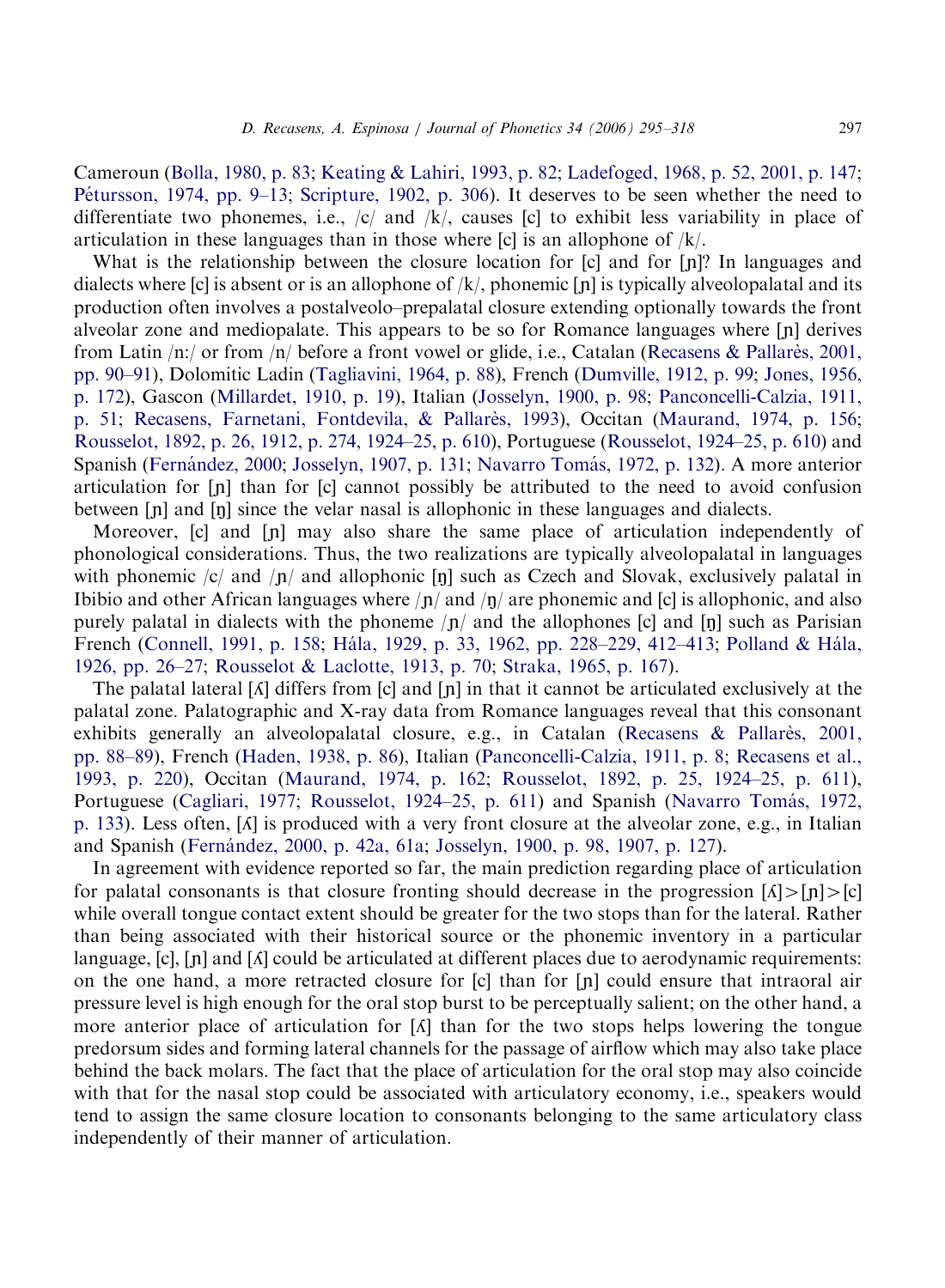The notion that palatals are unstable articulations follows from the difficulty involved in forming a complete closure at the hard palate. If this is indeed the case, the natural tendency would be for palatal stops derived from velar stops to evolve from mediopalatal articulations formed at the core of the hard palate to alveolopalatal articulations produced at the more stable meeting point between the alveolar zone and the prepalate. This hypothesis is consistent with palatographic data for  $[c]$ ,  $[n]$  and  $[A]$  showing that dorsopalatal closure for these consonants is often interrupted by areas devoid of contact or by a narrow central channel extending along the median line [\(Connell, 1991, p. 359](#page-21-0)).

## 1.2. Articulatory strengthening and weakening

This paper also investigates differences in articulatory variability for palatals as a function of position and vowel context, i.e., whether consonants articulated with much tongue contact undergo strengthening and reduction as a function of word and utterance position to the same extent as other consonants, and exhibit high degrees of coarticulatory resistance to voweldependent effects. For that purpose,  $[c]$ ,  $[n]$  and  $[\Lambda]$  are analyzed in utterance initial and utterance final position ('word/utterance initially' and 'word/utterance finally' in this paper) and in intervocalic position, and in the adjacency of  $/i/$ ,  $/a/$  and  $/u/$ .

## 1.2.1. Position effects

Strengthening accounts for segmental substitutions involving an increase in contact degree, and applies to long consonants and to consonants occurring in prominent utterance, word, syllable and prosodic positions. Accordingly, word initial or stressed velar stops may become palatal through a gain in tongue contact in front of closure location [\(Bhat, 1974](#page-21-0)), and long or word initial dentoalveolars may become alveolopalatal through a gain in back central contact (Catalan [an] any "year" derived from Latin ANNU, [Aum] *llum* "light" from LUCE, Argentinian Spanish ['nuoo] nudo "knot" from NODU; [Malmberg, 1950, p. 119](#page-22-0)). On the other hand, weakening through dorsopalatal contact loss may cause palatal consonants to become glides or alveolars in syllable final and intervocalic scenarios favoring articulatory reduction, i.e.,  $\lceil \Lambda \rceil > \lceil j \rceil$  (Modern synable final and intervocanc scenarios ravoring articulatory reduction, i.e.,  $[A] > [j]$  (wodern<br>French; [Lausberg, 1966, p. 392](#page-22-0)) and  $[p] > [j]$ , [n] (Argentinian Spanish [ma'jana] *mañana* "tomorrow", Catalan from l'Alguer [an] for [an] any "year"; [Kuen, 1932–34](#page-22-0); [Malmberg, 1950,](#page-22-0) [p. 119](#page-22-0)).

Articulatory strengthening and weakening have been related to utterance, word and syllable position in the light of the observation that initial consonants are longer and involve more linguopalatal contact than their final correlates. There also appears to be an utterance-final strengthening effect on coda consonants which may weaken the word-level asymmetry in consonant articulation though dentoalveolars continue to exhibit more tongue contact utterance initially than utterance finally [\(Keating, Wright,](#page-22-0) & [Zhang, 1999\)](#page-22-0). Both for initial and final consonants, articulatory strengthening and weakening have also been shown to depend on the hierarchical level for domain boundary; indeed, there is some evidence that tongue contact varies in the progression utterance initially  $\rightarrow$  word initially  $\rightarrow$  syllable initially inside the word ([Farnetani](#page-22-0) & [Vayra, 1996](#page-22-0); [Fougeron & Keating, 1997\)](#page-22-0).

Recent findings indicate however that position-dependent differences in contact degree for consonants depend on the specific consonant taken into consideration. Thus, boundary effects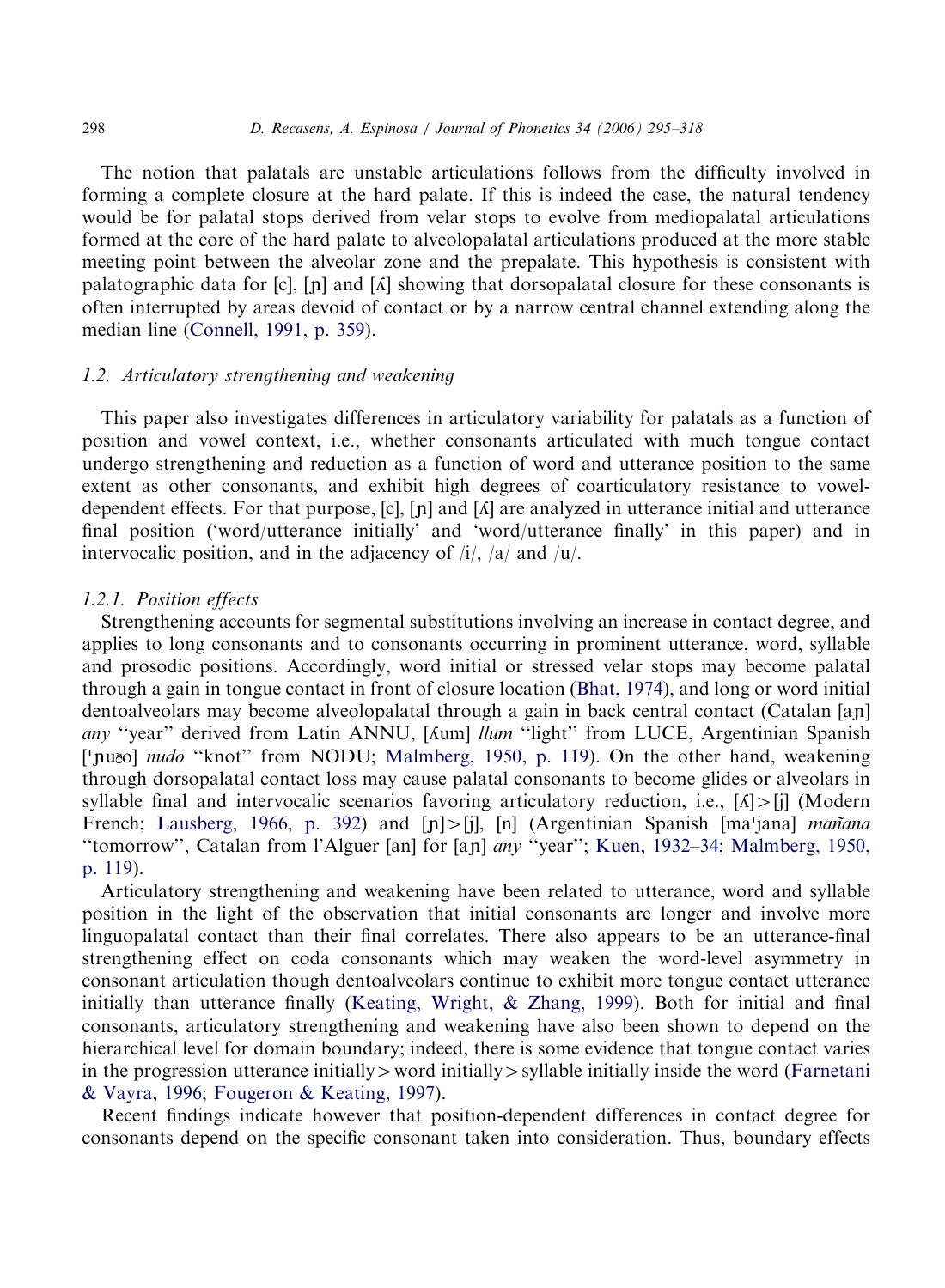may be smaller for dorsovelars than for apicoalveolars ([Browman & Goldstein, 1995](#page-21-0)), and do not apply to fricatives and to palatal affricates which may even be produced with more contact word finally than word initially [\(Keating et al., 1999\)](#page-22-0). In contrast with stop, nasal and lateral consonants, lingual fricatives and the alveolar trill do not appear to exhibit significant differences in dorsopalatal contact as a function of syllable position in consonant clusters [\(Recasens, 2004](#page-23-0)). The obvious conclusion to be drawn from these data is that consonants are strengthened in onset position and weakened in coda position except if specified for high manner and/or place of articulation requirements such as trilling, frication and tongue dorsum involvement in closure formation. Within this framework, the present paper investigates the extent to which palatals resemble other dorsal consonants in blocking position-dependent articulatory effects.

Position-dependent differences in articulatory fronting are analyzed. Data for Catalan clusters reveal indeed that, analogously to differences in dorsopalatal contact degree, alveolar and alveolopalatal consonants are somewhat more retracted syllable finally than syllable initially except for trills and fricatives ([Recasens, 2004\)](#page-23-0). Differences in articulatory fronting as a function of position appear to complement the trend for final consonants to fall short of their articulatory targets and thus, to show less overall tongue contact than their initial correlates.

#### 1.2.2. Vowel coarticulation

In addition to segmental duration and tongue contact degree and fronting, segmental strengthening and weakening ought to be related to the degree of coarticulation.

According to coarticulation data in the literature, alveolopalatals are highly resistant to vocalic effects at and behind the place of articulation. Moreover, the degree of coarticulation for those consonants varies inversely with dorsopalatal contact such that, e.g.,  $\langle \mathbf{n} \rangle$  shows more dorsopalatal contact and less coarticulation than alveolopalatal  $\Lambda$  [\(Recasens, 1984](#page-22-0)). On the other hand, dorsovelars blend with, i.e., adapt or accommodate closure location to, the following vowel thus becoming postpalatal or medio-postpalatal before front vowels while staying velar before back vowels. The final stop outcome of this blending process may exhibit the same or a close place of articulation to that of the following vowel but also a large closure resulting from the addition of the closure and constriction areas for the two consecutive phonetic segments ([Browman](#page-21-0)  $\&$ [Goldstein, 1990, 1991;](#page-21-0) [Recasens, in press](#page-23-0)). This blending mechanism is clearly in contrast with contextual coarticulatory variations which would not affect substantially the place of articulation for the consonant and could also occur in front or behind it.

An issue of interest here is whether pure palatal stops and nasals conform to the coarticulation scenario for alveolopalatals or to the blending scenario for velars. Data for pure palatal  $|p|$  in Ibibio indicate that, analogously to velars, palatals exhibit large differences in vowel-dependent closure fronting, i.e., they are produced with dorsal contact all over the palatal zone in the high vowel sequences  $\langle i\pi j \rangle$  and  $\langle \mu \pi \mu \rangle$  and just at the postpalate in the low vowel sequence  $\langle \pi \pi j \rangle$ [\(Connell, 1992](#page-21-0)). The alternative prediction is that large degrees of dorsopalatal contact for palatal consonants ought to cause them to become highly resistant to vowel coarticulation independently of their place of articulation.

Alveolopalatals and palatals should also differ regarding the nature of the vowel coarticulatory effects. Alveolopalatals show more dorsopalatal contact with the high vowels /i, u/ than with the low vowel /a/ meaning that closure formation with the blade and predorsum leaves some room for tongue dorsum vertical displacement ([Recasens et al., 1993\)](#page-23-0). Pure palatals, on the other hand,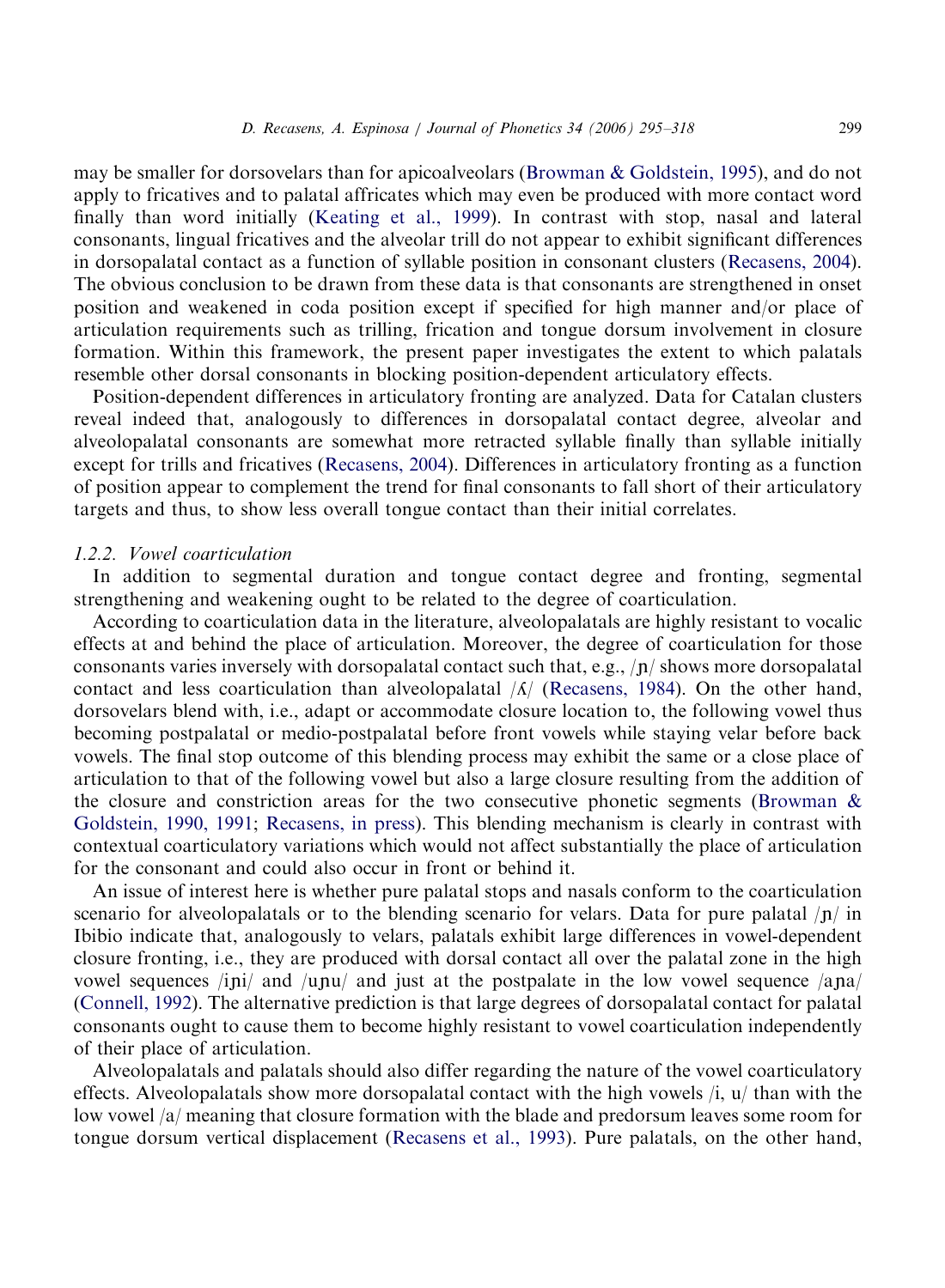could allow more contact for front /i/ than for back /a, u/ or for high /i, u/ than for low back /a/ in line with the blending scenario referred to above.

The present study is also concerned with possible interactions between position and vowel coarticulation. There is some evidence that resistance to tongue coarticulation for word initial consonants depends on the degree to which the tongue body is involved in closure formation for the consonant, i.e., dentals and palatals appear to block anticipatory vowel coarticulatory effects while labials and alveolars allow them to occur [\(Farnetani, 1995\)](#page-22-0). A comparison between effects in (stronger) initial position and (weaker) final position may yield two opposite outcomes depending on the production mechanisms involved. One possibility is that vowel coarticulation varies inversely with position-dependent differences in linguopalatal contact degree, and thus that initial consonantal realizations are more coarticulation-resistant than their final correlates. The alternative option is for initial consonants to blend easily with the following vowel perhaps in order to render different CV syllables perceptually distinctive from each other in prominent word positions; if so, initial consonants will turn out to be less coarticulation resistant than final consonants. Some support for the second hypothesis derives from impressionistic descriptions stating that  $/k/$  in Majorcan Catalan and Northern Italian dialects is regularly realized as a palatal or as a velar stop depending on whether the following vowel is front or back, respectively, and as a palatal stop in word final position after any vowel ([Salvioni, 1901;](#page-23-0) [Veny,](#page-23-0) [1983](#page-23-0)).

# 2. Method

Electropalatographic (EPG) and acoustic data were collected for all combinations of Majorcan Catalan /k/,  $\ln$  and / $\Lambda$ / with /i/, /a/ and /u/ in word/utterance initial (CV), word/utterance final (VC) and intervocalic (VCV) position. In view of the fact that the voiceless velar phoneme may be realized as a voiceless velar or palatal stop (i.e., [k] or [c]) in the Catalan dialect under investigation, we will refer to those two realizations with the symbol /k/ from here onwards.

Twenty-seven CV, VCV and VC sequences were inserted in meaningful words and read seven times each in the sentences listed in [Table 1](#page-6-0). Five male speakers of Majorcan Catalan of 25–45 years of age (AR, BM, MJ, ND, CA) took part in the recording sessions. In the table, all syllables with the three consonants under analysis bear stress though not primary phrasal stress which falls fixedly on the last sentence stressed word and is thus, available for word/utterance final consonants (sentences 10–18) and for some intervocalic ones (sentences 19–21, 24); moreover, some degree of phrasal stress was also present word/utterance initially on CV syllables with /k/,  $/|\mathbf{n}|$  and  $/|\mathbf{\Lambda}|$  in sentences 1–9. Overall, we presume that differences in sentence stress must not have had much of an effect on the articulatory implementation of the palatal consonants under had much of an effect on the articulatory implementation of the paratal consolidants under<br>analysis. VCV sequences were symmetrical though [a'Ca] had to be replaced by [a'Ca] since  $\alpha$ becomes [ə] in unstressed position in Majorcan Catalan. Intervocalic sequences 19–27 could not be inserted in the same word position due to phonological and semantic restrictions. Word position is not expected to affect the outcoming linguopalatal contact patterns however, considering that speakers were instructed to read all sequences without pausing and that Catalan syllabification rules are essentially the same word medially and across a word boundary. Only for /uku/ the stop has been described as velar word initially and as velar or palatal word finally. In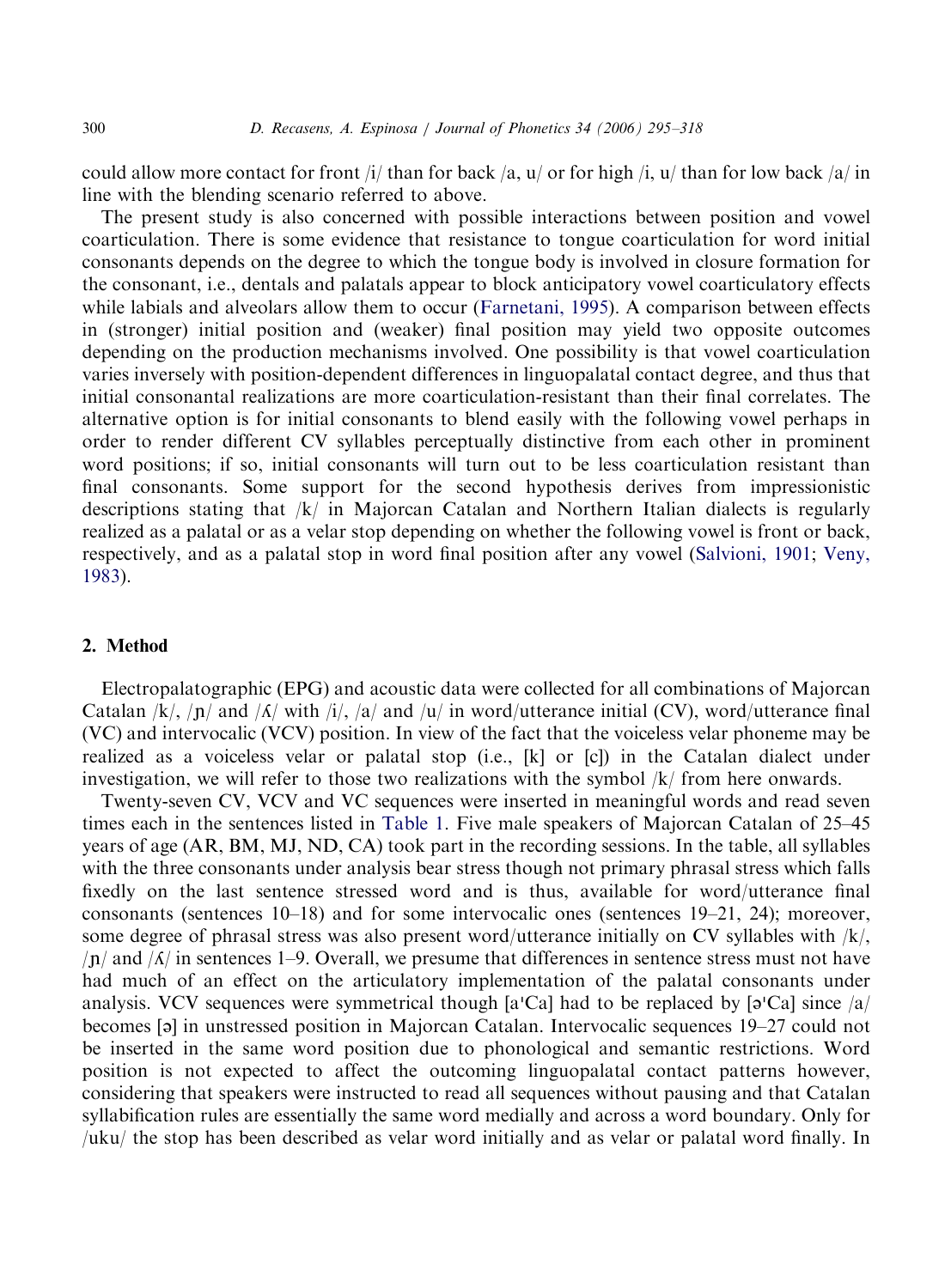<span id="page-6-0"></span>Table 1 List of sequences in phonetic transcription and orthographic form

| Word/utterance initial      |                                          |                       |                                       |
|-----------------------------|------------------------------------------|-----------------------|---------------------------------------|
| 1. /ki/                     | [ki əribə 'ra]                           | qui arribarà          | "who will arrive?"                    |
| 2. $/ka/$                   | [kazə 'kəmoðə]                           | casa còmoda           | "comfortable house"                   |
| 3. /ku/                     | [kus 'forsə]                             | cus força             | "he/she sews a lot"                   |
| 4. $/ni/$                   | [nikriz i'nutil]                         | nyicris inútil        | "useless weakling"                    |
| 5. $/na/$                   | [nap im'mans]                            | nyap immens           | "big mess"                            |
| 6. $/nu/$                   | [nub vol di $'$ nus]                     | nyuc vol dir nus      | "(the Catalan word)                   |
|                             |                                          |                       | 'nyuc' means knot"                    |
| 7. $/$ $\Lambda i/$         | [ $\Lambda$ i ðə sə $\mathcal{Z}$ unglə] | lli de la jungla      | "jungle flax"                         |
| $8. / \text{Aa}/$           | [Aat tropi'kal]                          | llac tropical         | "tropical lake"                       |
| 9. $/\text{Au}/$            | [Aujn dəs pə'riA]                        | lluny del perill      | "far from danger"                     |
| Word/utterance final        |                                          |                       |                                       |
| 10. $/ik/$                  | [saviz mol 'rik]                         | l'avi és molt ric     | "grandfather is very rich"            |
| 11. $/ak/$                  | [umpl at 'sak]                           | omple el sac          | "fill the bag"                        |
| 12. $/uk/$                  | [ni trɛw ət 'suk]                        | n'hi treu el suc      | "he/she squeezes the juice out of it" |
| 13. $/ip/$                  | $[$ əsta plə ðən $\frac{1}{6}$ in]       | és ple d'enginy       | "he is full of wisdom"                |
| 14. $\frac{a_{n}}{2}$       | [jəribə ŋ 'gwaɲ]                         | hi arriba enguany     | "he/she will arrive this year"        |
| 15. $/\text{up}/$           | [sabraz mol 'Aun]                        | l'arbre és molt lluny | "the tree is very far away"           |
| 16. $ \hat{\Lambda} $       | $[\text{az um po'r}$                     | és un peril           | "it is dangerous"                     |
| 17. $\left a\Lambda\right $ | [um bon ka'vaA]                          | un bon cavall         | "a good horse"                        |
| 18. $ u\Lambda $            | [sajyo $\lambda$ a 'bu $\Lambda$ ]       | l'aigua ja bull       | "the water is boiling already"        |
| Intervocalic                |                                          |                       |                                       |
| 19. $/iki/$                 | [ən rəpərti 'kinzə]                      | en repartí quinze     | "he/she gave out fifteen items"       |
| 20. /aka/                   | [ex noj va 'kawra]                       | ell no hi va caure    | "he/she did not realize"              |
| 21. / uku/                  | [trew at su'k ultim]                     | treu el suc últim     | "squeeze the last of the juice"       |
| 22. $\pi$                   | [no li an'dinis]                         | no l'hi endinyis      | "do not give him/her a blow"          |
| 23. $/$ ana $/$             | [sa bəna't arə]                          | s'ha banyat ara       | "he/she has taken a bath now"         |
| 24. $/\text{upu}/$          | [kɔd də pu'n util]                       | cop de puny útil      | "useful punch"                        |
| 25. $/i\delta i/$           | [um paris in'tern]                       | un perill intern      | "an internal danger"                  |
| $26. /a\text{Aa}/$          | [wə və Aa't ara]                         | ho ha vallat ara      | "he/she has fenced it"                |
| $27. /u \text{Au}$          | [bu w unz mi'nuts]                       | bull uns minuts       | "it boils for some minutes"           |

view of this potential difference, we decided to select the second option so as to allow for maximal degree of palatalization (see sequence 21 in Table 1).

Linguopalatal contact configurations were gathered with the Reading EPG-3 system every 10 ms using artificial palates equipped with 62 electrodes. Acoustic data were digitized at 10 kHz, filtered at 4.8 kHz, and processed with a Kay CSL analysis system using the same temporal resolution as the EPG data.

Segmentation criteria were as follows. For intervocalic and final consonants, the segmental boundaries for  $/k/$  and  $/n/$  were determined by the onset and offset of full electrode activation at one or more rows of the artificial palate. Segmental landmarks for  $\Lambda$  were set at the first frame exhibiting full contact at the four central alveolar columns (onset) and at the first frame exhibiting closure release at any of those columns (offset). Segmentation criteria for consonant productions involving no central closure were based on inspection of spectrographic displays. For the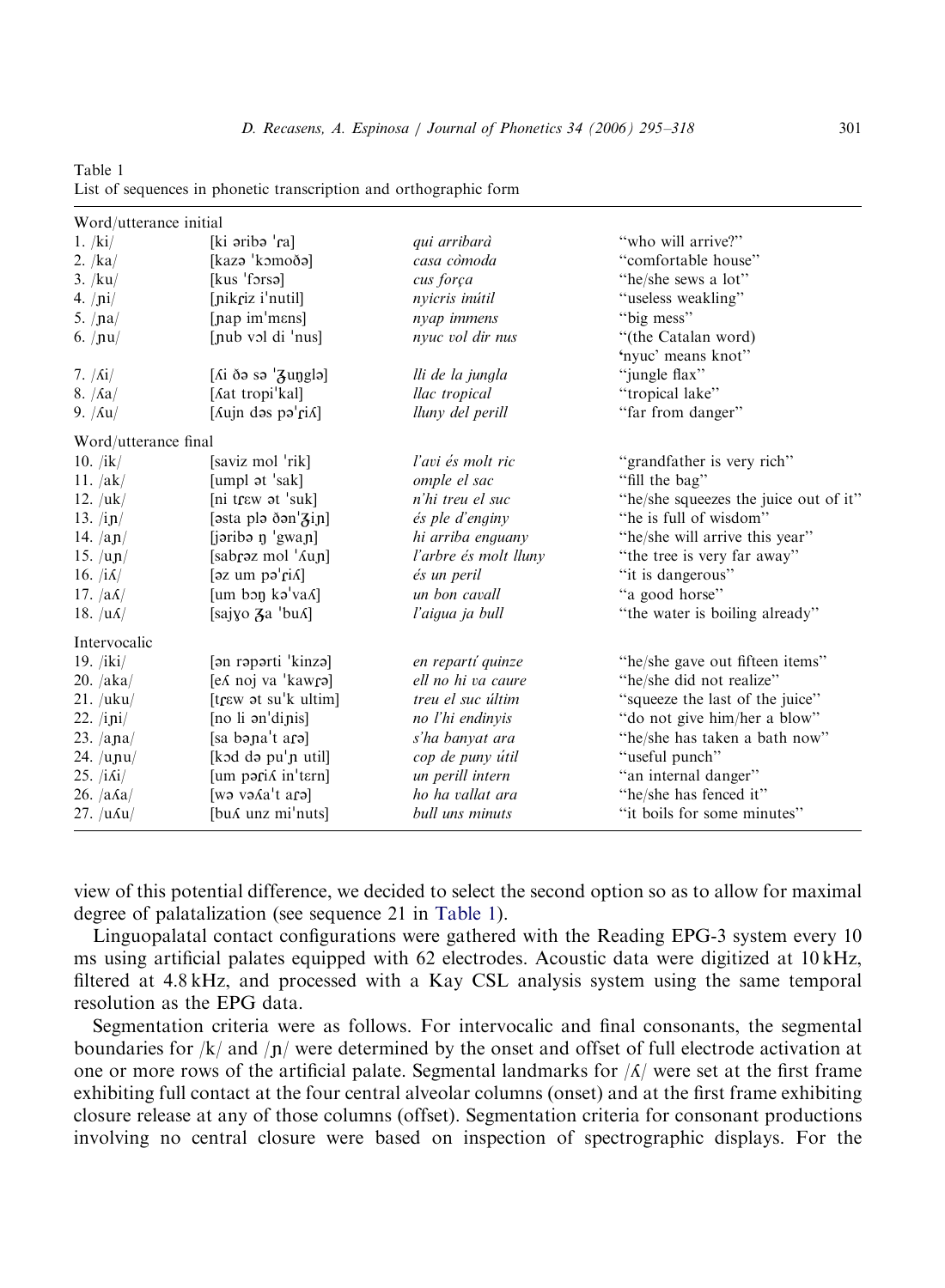intervocalic realizations, segmental boundaries were taken to occur at the edge of the adjacent vowels (for /VkV/) and at onset/offset of the period of formant structure associated with the nasal murmur and with lateral airflow (for  $\sqrt{VpV}$  and  $\sqrt{VAV}$ , respectively). For word/utterance final /ak, uk/, consonant onset occurred at the offset of the preceding vowel and consonant offset at the stop burst which was always present. The closing period for those word/utterance final realizations (also for  $/ik$ ) could be held after voicing offset.

Word/utterance initial /k/, /n/ and / $\Lambda$ / before /i, a/ were taken to begin and end at closure onset and offset, respectively. The closure period for the nasal and the lateral often started before voicing onset. In view of the absence of a complete linguopalatal closure for /ku/, consonant onset and offset for this sequence were considered to take place at the first and last frame showing a constriction maximum at row 8. Moreover, a burst was usually apparent at  $/k/$  offset before  $/u/$  on spectrographic displays. Regarding those tokens of  $\pi$ ,  $\pi$ , ka, exhibiting no EPG closure (speaker AR only), consonant onset was taken to occur at the first frame showing a constriction maximum and consonant offset at the stop burst or at a change in formant structure visible on spectrographic displays.

Closure durations were measured in all positions and vowel context conditions. Linguopalatal configurations for /k/, /n/ and / $\Lambda$ / were gathered at the frame of maximum linguopalatal contact or PMC, i.e., at the frame showing the highest number of on-electrodes over the entire palate surface. Whenever a linguopalatal contact maximum lasted for more than one frame, PMC was taken to occur at the medial frame or at the first of two consecutive frames depending on whether the number of frames exhibiting a maximum contact degree was  $3, 5, \ldots$  or  $2, 4, \ldots$ , respectively. PMC occurred at or close to closure midpoint and linguopalatal contact configurations were highly similar at both temporal points.

It may be claimed that PMC is not a valid line up point since, analogously to velars after back vowels, alveolopalatals and/or palatals could exhibit continuous forward motion during closure (Mooshammer, Hoole,  $&$  Kühnert, 1995). The maximum closure configuration was chosen as reference since it appears to correspond to the articulatory target for the consonants under analysis. This criterion is consistent with the existence of two well-defined phases during the closure period, namely, a phase before PMC during which central contact increases simultaneously towards the front alveolar zone and the hard palate for alveolopalatals or just towards the front palate for pure palatals, and another phase after PMC during which the closure area is gradually released from front to back. Based on EPG and tongue movement data for Catalan alveolopalatals and for Hungarian and Icelandic palatals ([Bolla, 1981a, p. 38, 1981b,](#page-21-0) [p. 38;](#page-21-0) Pétursson, 1968–69; [Recasens, 2002\)](#page-22-0), we can be confident that the production of those consonants involves no changes in place of articulation but just changes in closure degree.

Another possible problem was the identification of consonant onset for word/utterance initial /k/ before /u/ given that the stop was produced with a closure or constriction at the posterior border of the artificial palate in this case. Indeed, it may be that consonant onset and PMC for this CV sequence were identified too late if closure happened to start behind row 8 and the tongue dorsum moved in a continuous forward loop before reaching the onset of the vowel  $|u|$ . This problem was partly coped with by setting consonant onset at the first frame showing a maximum constriction narrowing. No special attention was paid to the fact that speaker ND articulated word/utterance initial /ka/ at row 8 since this speaker assigns this same closure location to /k/ and  $\ln$  in all vowel contexts and positions.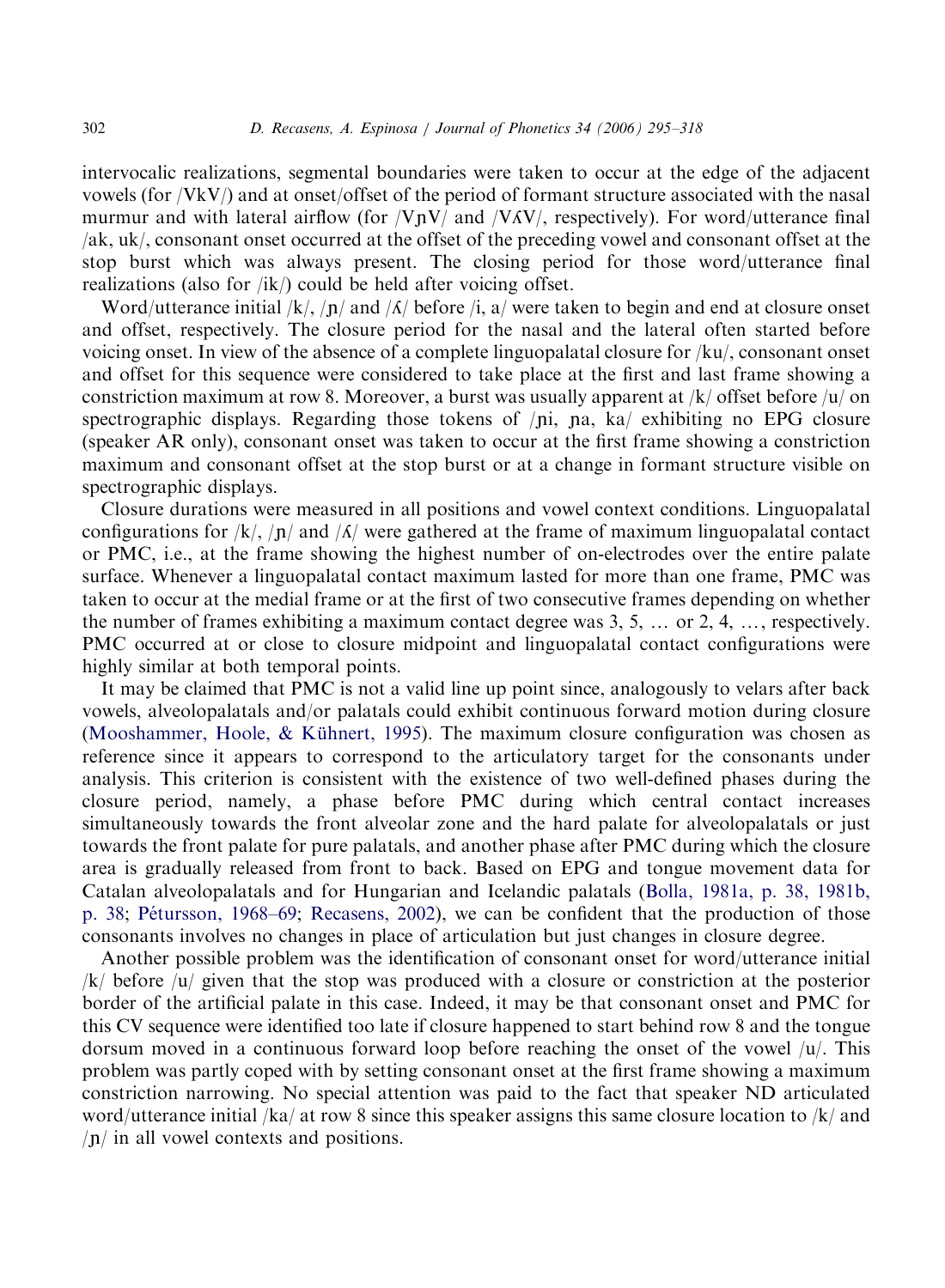<span id="page-8-0"></span>As shown by the EPG contact configurations in Fig. 1, electrodes are arranged in eight rows and in four columns on each half of the artificial palate. The frontmost row 1 just behind the upper teeth is displayed at the top of the EPG graphs and the backmost row 8 just in front of the soft palate appears at the bottom. The palate surface has been subdivided into four articulatory zones for data interpretation, i.e., front alveolar (rows 1, and 2), postalveolar (rows 3, and 4), prepalatal (rows 5, and 6), mediopalatal (7) and postpalatal (8). Electrodes appear in black, grey or white depending on frequency of activation across repetitions, i.e., 80–100% (black), 40–80% (grey) and less than 40% (white).

Linguopalatal contact indices Q and CA, i.e., quotient of overall electrode activation and contact anteriority, respectively, were calculated at PMC for all consonant realizations including those with a complete closure at row 8 only. The index Q was obtained averaging all contacted electrodes by the total amount of 62 electrodes of the artificial palate. The index CA was measured applying the following formula (Fontdevila, Pallares,  $\&$  Recasens, 1994):

$$
CA = [log[[1(R_8/8) + 9(R_7/8) + 81(R_6/8) + 729(R_5/8) + 6561(R_4/8) + 59049
$$
  
(R<sub>3</sub> + 8) + 531441(R<sub>2</sub>/8) + 3587227(R<sub>1</sub>/6)] + 1]]/[log(4185098 + 1)].

In the ratios within parentheses, the number of contacted electrodes on a given row (i.e., R8, R7, etc.) is divided by the total number of electrodes on that row. Each ratio is multiplied by a coefficient number. These coefficients are chosen so that the activation of all electrodes at and



Fig. 1. Linguopalatal contact configurations at PMC for word/utterance initial  $/k/$ ,  $/n/$  and  $\Lambda/$  before  $\alpha/$  (all speakers).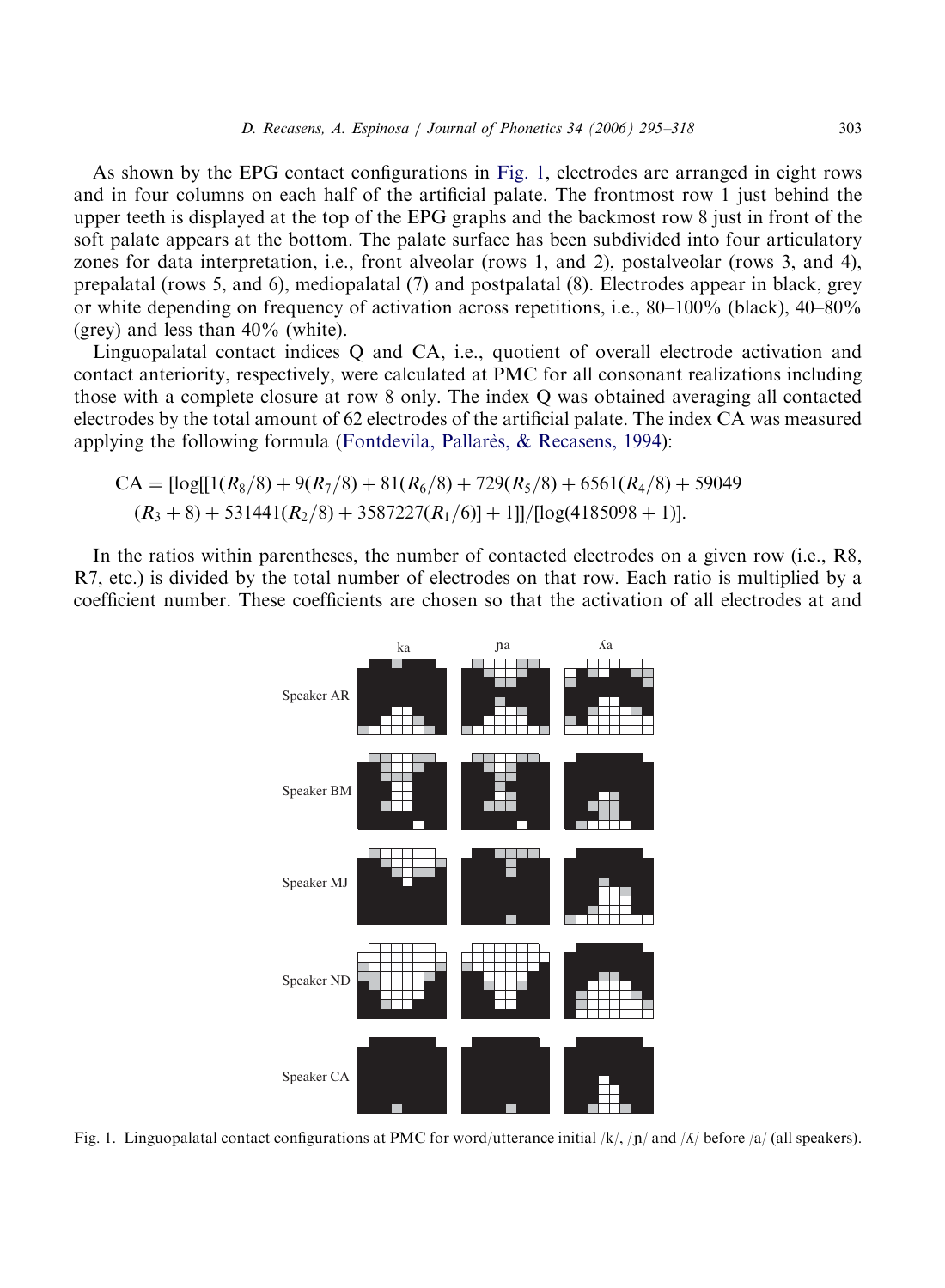behind a specific row always yields a lower index value than the activation of a single electrode at more anterior rows.

In order to investigate those factors causing linguopalatal contact variations to occur, ANOVAs with repeated measures were performed on closure durations and on Q and CA index values with the variable 'speaker' as between-subject factor and the variables 'consonant', 'position' and 'vowel context' as within-subject factors. Conditions for each factor were AR, BM, MJ, ND and CA ('speaker'),  $\langle k \rangle$ ,  $\langle n \rangle$ ,  $\langle \Delta \rangle$  ('consonant'), initial, intervocalic, final ('position') and /i/, /a/, /u/ ('vowel context'). The SPSS Windows 11.5 package was used for statistical analysis. Overall, 315 values were entered in each of the three statistical tests, i.e., 3 consonants  $\times$  3 positions  $\times$  3 vowels  $\times$  5 speakers  $\times$  7 repetitions. The level of significance was  $p$  < 0.05. Results reported in Section 3 include main effects for 'consonant', 'position' and 'vowel context', and Bonferroni multiple comparisons between conditions for these three variables, e.g., /k/ vs /n/, /k/ vs  $|\Lambda|$  and  $|\Lambda|$  vs  $|\Lambda|$  across positions and vowel contexts. They also include three-way 'consonant'  $\times$  'position'  $\times$  'vowel context' interactions and the corresponding Bonferroni multiple comparisons, e.g., /k/ vs /n/, /k/ vs /A/ and /n/ vs /A/ in initial position when the contextual vowel is  $/i$ .

# 3. Results

#### 3.1. Articulation

[Figs. 2–4](#page-10-0) represent closure location and extent for the consonants  $/k/$ ,  $/n/$  and  $/k/$  in all positions and vowel contexts over the eight rows of electrodes of the artificial palate for articulatory classification, i.e., over the four front rows at the alveolar zone (above the dotted line) and over the four back rows at the prepalate, mediopalate and postpalate (below the line). Continuous lines indicating closure placement have been assigned to rows showing more than 80% electrode activation even if their two centralmost electrodes did not achieve this contact percentage. No line has been assigned however to those productions which exhibit less than 80% activation at the two central electrodes on row 8 and no central contact at fronter rows, and therefore are articulated behind this row at the velar zone.

Linguopalatal configurations such as those for initial  $/ka/$ ,  $/na/$  and  $/Ka/$  in [Fig. 1](#page-8-0) have been used as reference for the line plotting procedure in [Figs. 2–4.](#page-10-0) Thus, for example, contact patterns for initial /ka/ in [Fig. 1](#page-8-0) and the corresponding lines in [Fig. 2](#page-10-0) show that stop closure occurs at the alveolar zone and prepalate for speaker AR (on rows  $1-5$ ), at the back palate for speakers BM (rows 7–8) and ND (row 8), over the entire palatal zone for speaker MJ (rows 5–8), and all over the alveolar and palatal zones for speaker CA (rows 1–8).

Data for /k/ in [Fig. 2](#page-10-0) indicate that this consonant is articulated essentially at the postpalate or medio-postpalate (for speakers ND, and BM and MJ, respectively), or else more anteriorly at the postalveolar or postalveolo–prepalatal zone (speaker AR) or at the alveolopalatal zone (speaker CA). Moreover, the oral stop is produced with much central contact all over the palate surface in the case of the latter speaker. As shown in [Fig. 3](#page-11-0), the nasal stop  $\pi$  may exhibit the same closure location as  $/k$ , i.e., postpalatal in the case of speaker ND, and postalveolar and optionally prepalatal for speaker AR. However, closure is often fronter for the nasal than for the oral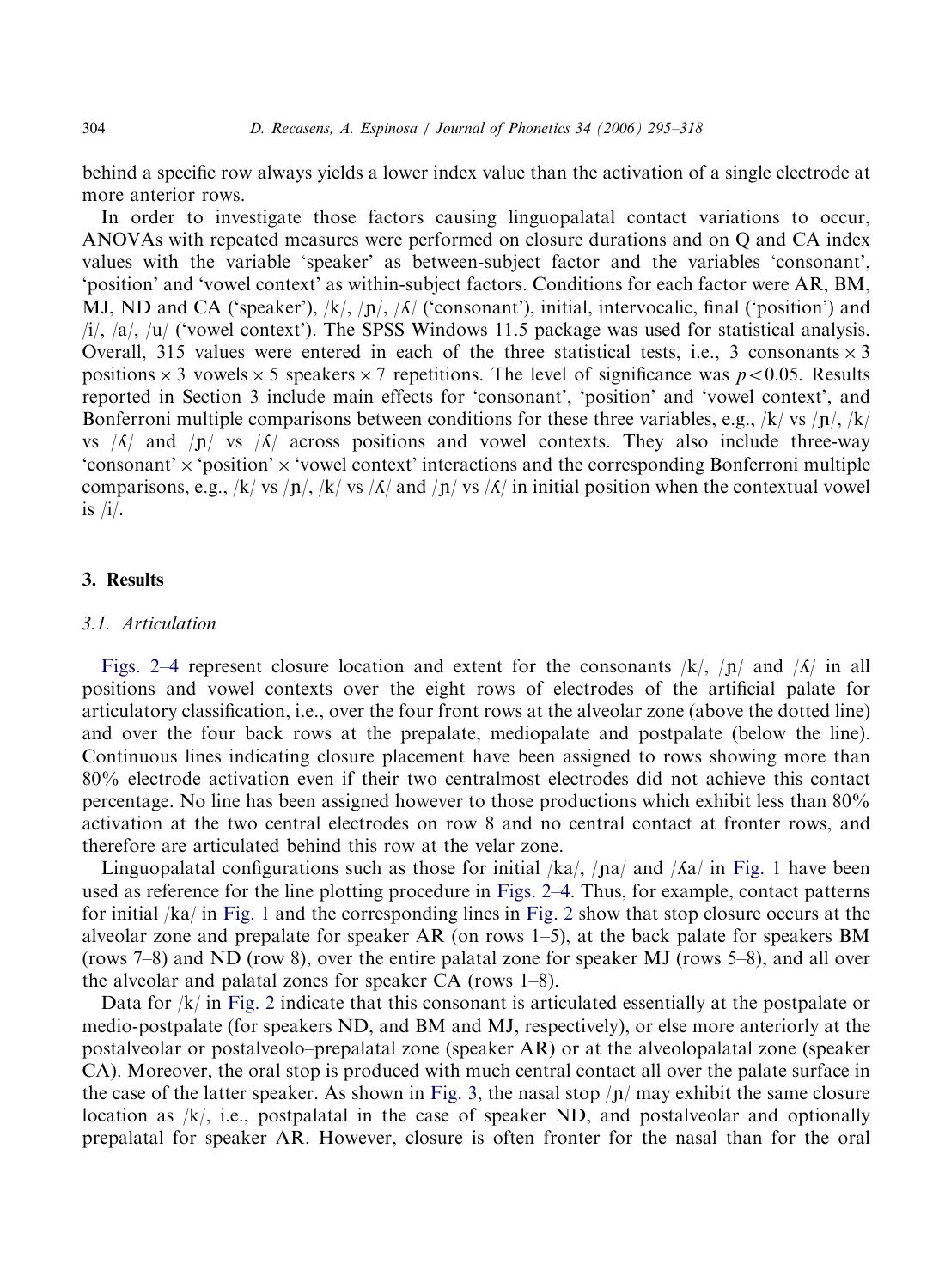<span id="page-10-0"></span>

Fig. 2. Closure location for  $|k|$  as a function of position and vowel context for all speakers. The correspondence between rows of electrodes and articulatory zones is given on the abscissa axis. Continuous lines indicate closure placement. Speaker CA shows two closure patterns for /aka, ak, uk/; an empty space to the right of the continuous line in the case of the sequences /aka, ak/ for this speaker indicates that closure occurs behind row 8.

correlate, i.e., alveolopalatal instead of medio-postpalatal in the case of speakers BM and MJ. Regarding speaker CA, while both consonants show a large closure area extending over the alveolar and palatal zones, central contact may be more anterior for  $/p/$  than for  $/k/$  as well.

Linguopalatal contact patterns for  $\sqrt{A}$  [\(Fig. 4\)](#page-12-0) differ clearly from those for  $\sqrt{k}$  and  $\sqrt{n}$  in that the palatal lateral is always articulated at the alveolar zone and exhibits a fronter place of articulation. The fact that closure location occurs almost systematically at row 1 in all positions and vowel context conditions for speakers BM, MJ, ND and CA suggests that  $\Lambda$  is dentoalveolar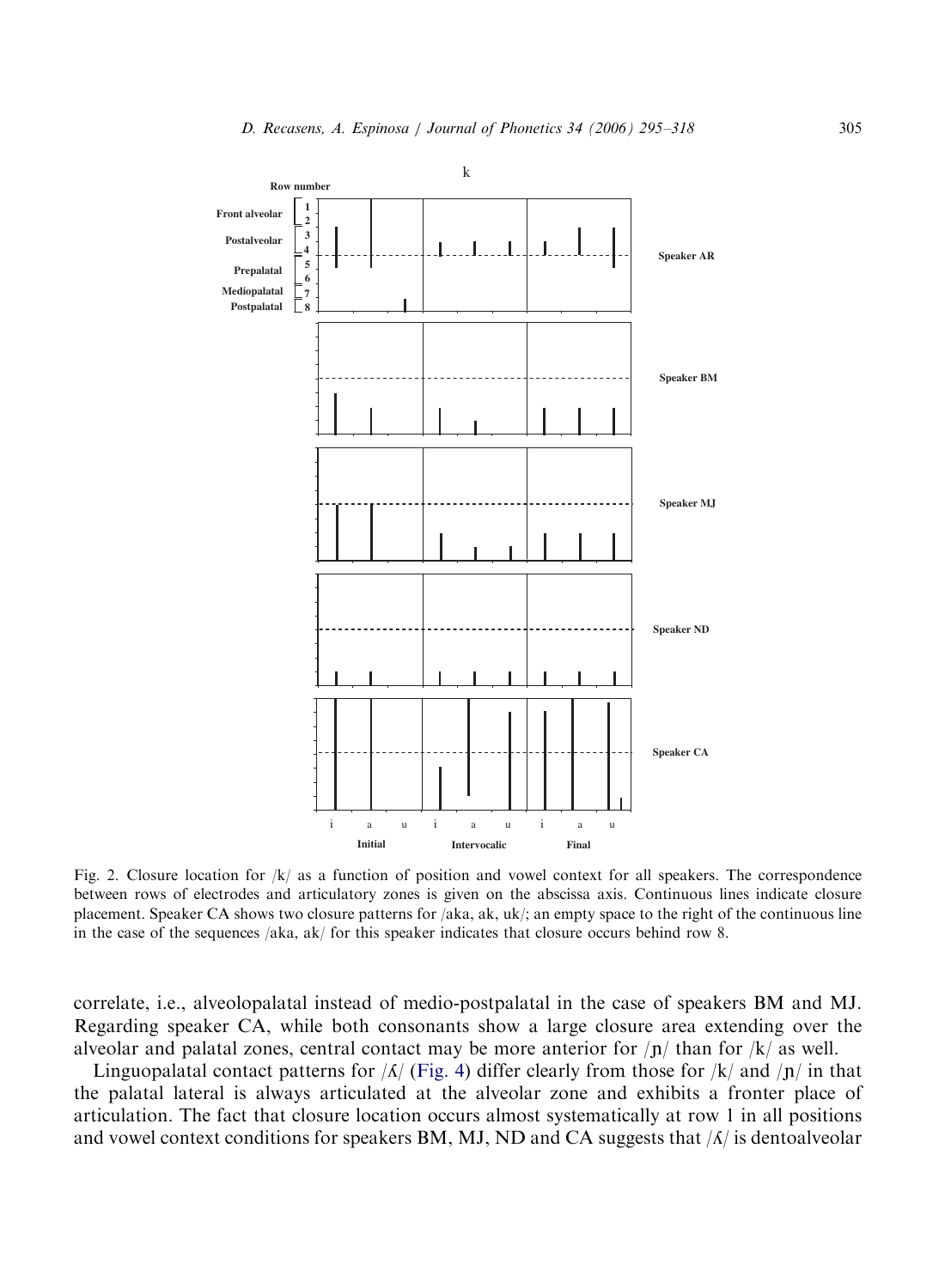<span id="page-11-0"></span>

Fig. 3. Closure location for  $|n|$  as a function of position and vowel context for all speakers. See [Fig. 2](#page-10-0) for details.

rather than alveolar in Majorcan Catalan. Thus, in spite of the fact that row one of the artificial palate does not cover the dental region, dental closure may be inferred from the presence of a complete closure on the frontmost row of electrodes, as in the case of the dental stop  $/t/$  in Spanish and Catalan (Fernández, 2000; [Recasens,](#page-23-0) & Pallarès, 2001). Moreover, the presence of a complete seal at the sides of the prepalate and mediopalate (see [Fig. 1](#page-8-0)) may mean that airflow for  $\Lambda$  exits through lateral channels located at the postpalate and at the velar zone.

As shown in [Fig. 2,](#page-10-0) the sequences  $/ak/ak/ant$  and  $/uk/$  exhibit more than one contact pattern for speaker CA. Indeed, closure for /uk/ occurs all over the palate surface (4 repetitions) or just at the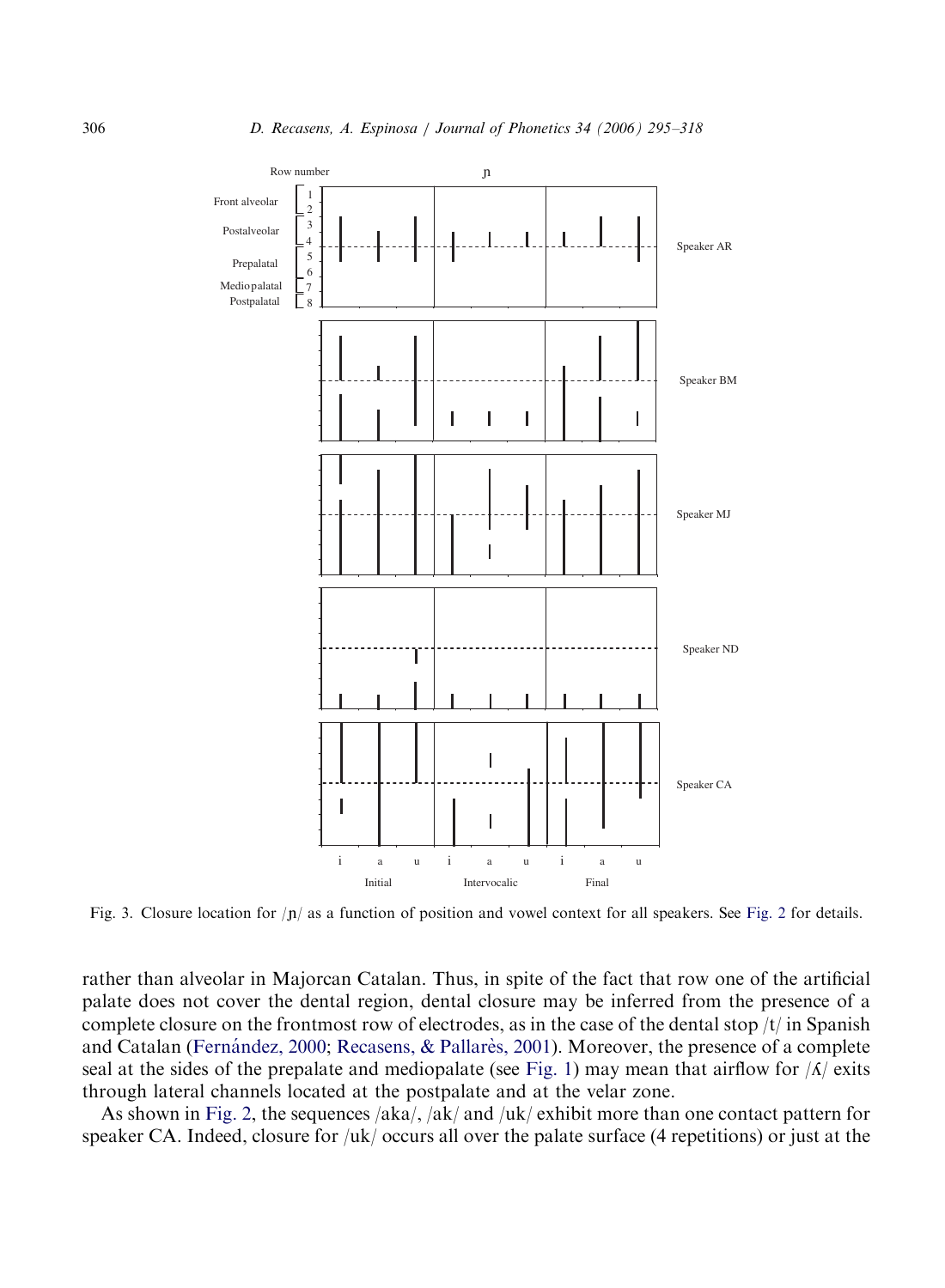<span id="page-12-0"></span>

Fig. 4. Closure location for  $\vert A \vert$  as a function of position and vowel context for all speakers. See [Fig. 2](#page-10-0) for details.

postpalate (3 repetitions). On the other hand, closure for /aka/ and /ak/ may be alveolopalatal as indicated by a line extending from row 1 to rows 7–8 (5 repetitions), or velar as implied by the presence of an empty space at the right of this line (2 repetitions). Data in [Fig. 3](#page-11-0) also reveal the existence of areas devoid of tongue contact at closure location in the case of sequences with  $[n]$  for speakers BM (/pi, pa, ap, up/), CA (/pi, apa, ip/), MJ (/pi, apa/) and ND (/pu/). Moreover, though not apparent in [Fig. 2](#page-10-0), /k/ was found to lack central contact in most repetitions of the sequences /iki/ and /aka/ for speaker AR.

It may be the case that some or all of the closure patterns in [Figs. 2 and 3](#page-10-0) have been influenced by speaker-dependent palate shape. Thus, highly domed palates may render closure formation at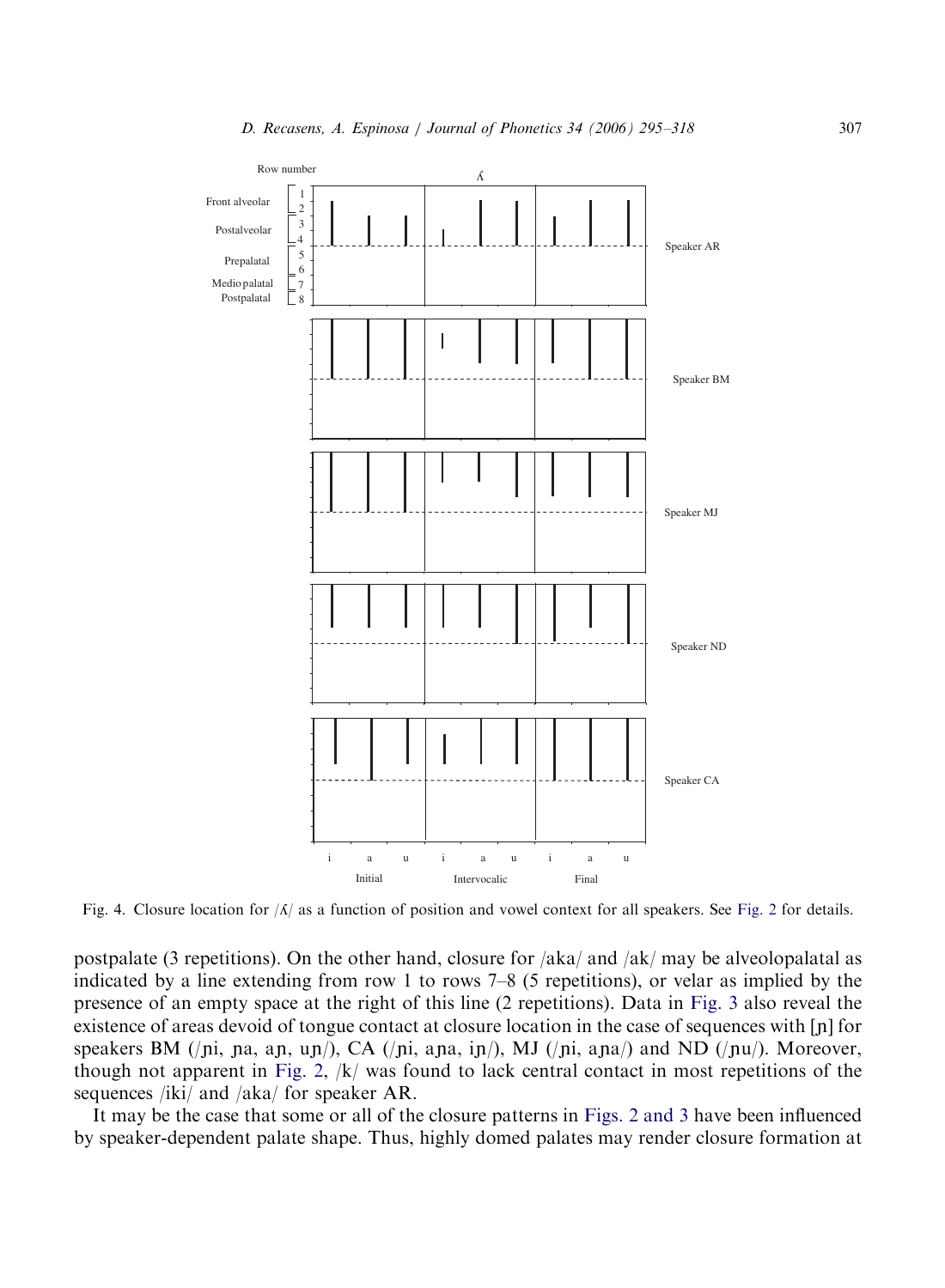the hard palate especially difficult for some speakers while flat palates cause other speakers to exhibit a great deal of contact all over the alveolar and palatal zones. In order to investigate this issue, maximum height at about rows 7 and 8 was measured for each artificial palate. Measures reveal a larger vertical distance for speaker AR (26 mm) than for speakers CA (19 mm) and BM, MJ and ND (17 mm). Based on these measurements and the contact patterns displayed in [Figs. 2](#page-10-0) [and 3,](#page-10-0) a highly domed palate for speaker AR could explain why his  $/k$  and  $\sqrt{p}$  productions are more anterior than those for the other four speakers under analysis. We can also be confident that a very large contact surface for /k/ for speaker CA is not idiosyncratic since speakers BM, MJ and ND have comparable palate heights and shorter closures at the hard palate; moreover, analogously to speaker CA, speakers BM and MJ are capable of producing alveolopalatal consonant realizations involving a large contact degree (see closure locations for  $|n|$  in [Fig. 3](#page-11-0)). Therefore, the linguopalatal contact configurations for  $/k$  for speaker CA are not exceptional but consistent with analogous patterns occurring in other Romance dialects (see Section 1).

#### 3.2. Overall contact degree

This section reports results for main effects, significant interactions and multiple comparisons tests for the Q data (see mean Q values for all CV, VCV and VC sequences in [Table 2\)](#page-14-0).

ANOVAs on Q index values yielded a main effect of consonant, position and vowel context  $(F(2, 58) = 466.55, p < 0.001; F(2, 58) = 175.83, p < 0.001; F(2, 58) = 74.71, p < 0.001$ . Significant differences among conditions conform to the progression  $/n \geq \frac{f_A}{\geq k}$  (consonant), initial > final > intervocalic (position), and  $\frac{1}{2}$  /a/>/u/ (vowel context). Mean Q values for each condition are given in [Fig. 5](#page-15-0) (top graph).

These statistical results are in agreement with the expected linguopalatal contact differences as a function of consonant (at least for  $|n| > |\Lambda|$ ) and of contextual vowel, and with the notion that articulatory strengthening should yield more tongue contact in word/utterance initial position than in word/utterance final and in intervocalic position. The fact that Q values turned out to be significantly higher word/utterance finally than intervocalically may be due to a trend for dorsal consonants to undergo strengthening and to resist articulatory reduction in the former position and perhaps to weaken in the latter.

ANOVAs also yielded a significant three-way consonant  $\times$  position  $\times$  vowel context interaction  $(F(8, 232) = 85.51, p < 0.001)$ . [Table 3](#page-16-0) gives results for multiple comparisons tests as a function of 'consonant' (top panel), 'position' (middle panel) and 'vowel context' (bottom panel). Differences in the table correspond to significant effects between variable conditions Thus, for example, the top left cell in the top left panel of the table indicates that  $|n|$  exhibits a significantly higher Q value than  $\sqrt{\frac{h}{\pi}}$  and  $\sqrt{\frac{k}{\pi}}$  word/utterance initial position while Q differences between  $\sqrt{\frac{\pi}{\pi}}$  and  $\sqrt{\frac{k}{\pi}}$ were non-significant.

According to statistical results for consonant-dependent interactions in [Table 3](#page-16-0) (top left panel) and mean values in [Table 2](#page-14-0), significant Q differences conform to the progression  $|n| > |\Lambda| > |k|$  in most positional and vowel context conditions. This scenario did not hold for  $\overline{C}$  where Q differences varied in the progression  $|A| > |n| > |k|$ , and applied only in part to  $|aCa|$  and to word /utterance initial /Ci/ and /Ca/ since the pairs /ana/-/a $\Delta a$ /, /ki/-/ $\Delta i$ / and /ka/-/ $\Delta a$ / did not reach significance. A trend for /i/ to block consonant-dependent differences in dorsopalatal contact is in accordance with the complementary finding that this vowel exerts prominent V-to-C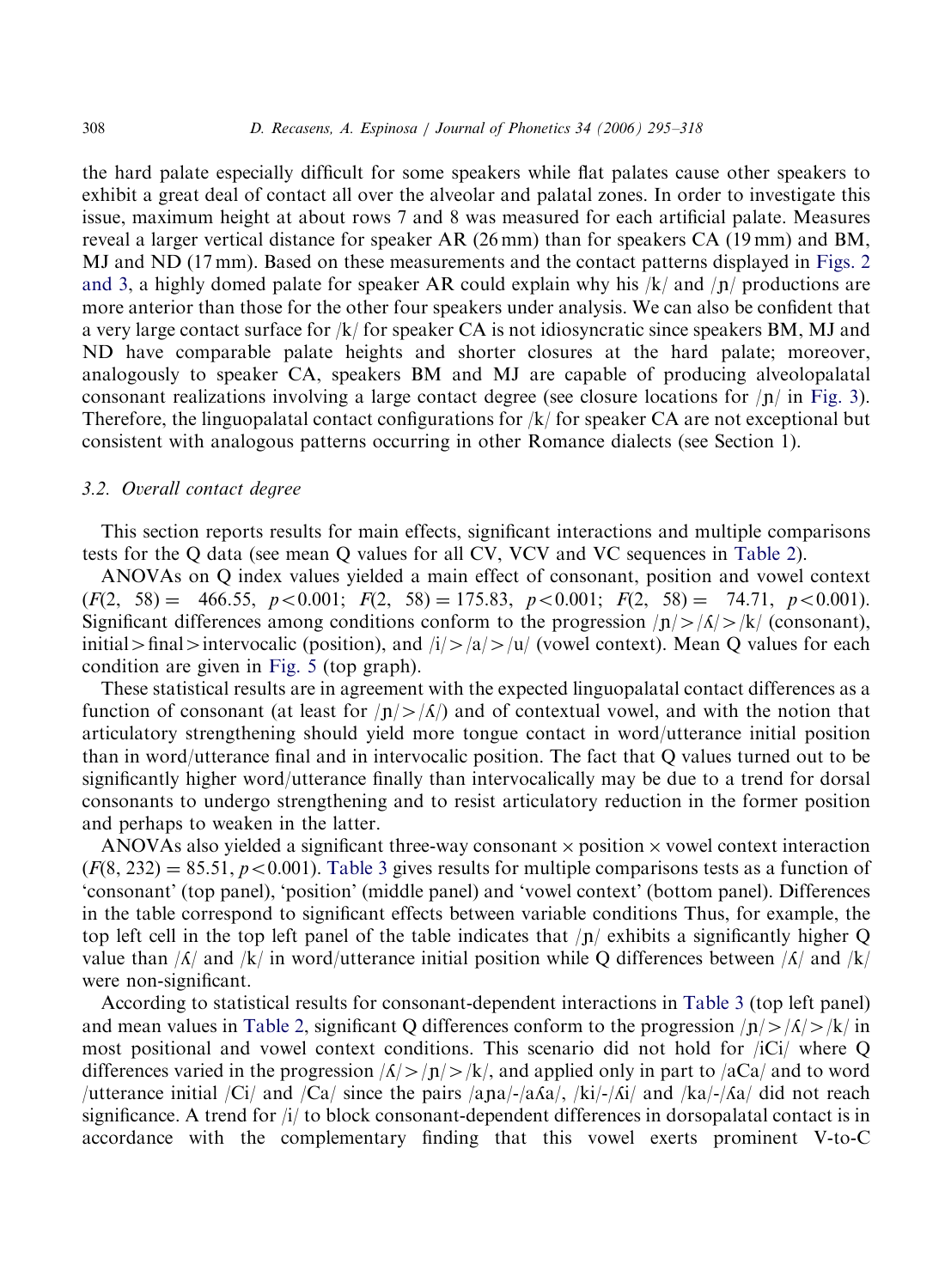<span id="page-14-0"></span>Table 2

Quotient of linguopalatal contact (Q) and contact anteriority (CA) index values, and durations (in ms) for  $/k$ ,  $/n/$  and  $\Lambda$  as a function of position (word/utterance initial, intervocalic, word/utterance final) and vowel context ( $\Lambda$ ),  $\Lambda$ ),  $\Lambda$ 

| Consonant    | Position     | Vowel        | Q     |       | CA   |      | Duration |       |
|--------------|--------------|--------------|-------|-------|------|------|----------|-------|
|              |              |              | Mean  | sd    | Mean | sd   | Mean     | sd    |
| ${\bf k}$    | Initial      | $\mathbf{i}$ | 75.95 | 16.98 | 0.88 | 0.11 | 175.29   | 55.61 |
|              | Initial      | $\rm{a}$     | 77.13 | 19.66 | 0.88 | 0.17 | 159.70   | 65.74 |
|              | Initial      | $\mathbf u$  | 27.94 | 8.15  | 0.35 | 0.14 | 119.41   | 47.61 |
|              | Intervocalic | $\mathbf{i}$ | 53.92 | 9.28  | 0.74 | 0.10 | 90.57    | 25.55 |
|              | Intervocalic | $\rm{a}$     | 43.84 | 21.99 | 0.54 | 0.24 | 52.65    | 16.93 |
|              | Intervocalic | $\mathbf u$  | 55.90 | 22.61 | 0.69 | 0.20 | 67.71    | 16.82 |
|              | Final        | $\mathbf{i}$ | 62.81 | 18.34 | 0.77 | 0.15 | 142.35   | 62.23 |
|              | Final        | $\rm{a}$     | 59.54 | 18.02 | 0.73 | 0.17 | 114.59   | 34.68 |
|              | Final        | u            | 57.79 | 18.35 | 0.70 | 0.18 | 116.76   | 40.11 |
| $\mathbf{n}$ | Initial      | $\mathbf{i}$ | 80.83 | 15.91 | 0.92 | 0.11 | 177.14   | 55.44 |
|              | Initial      | $\rm{a}$     | 79.46 | 18.53 | 0.89 | 0.14 | 146.36   | 46.36 |
|              | Initial      | $\mathbf u$  | 83.82 | 14.61 | 0.93 | 0.10 | 179.12   | 63.12 |
|              | Intervocalic | $\mathbf{i}$ | 60.34 | 9.03  | 0.77 | 0.09 | 127.94   | 43.26 |
|              | Intervocalic | $\rm{a}$     | 65.71 | 15.14 | 0.79 | 0.12 | 60.00    | 14.35 |
|              | Intervocalic | $\mathbf u$  | 68.89 | 14.47 | 0.80 | 0.10 | 64.86    | 12.45 |
|              | Final        | $\mathbf{i}$ | 75.19 | 13.20 | 0.86 | 0.08 | 157.94   | 45.45 |
|              | Final        | $\rm{a}$     | 78.43 | 16.60 | 0.87 | 0.12 | 151.71   | 21.62 |
|              | Final        | u            | 78.08 | 18.71 | 0.89 | 0.16 | 147.65   | 36.02 |
| Á            | Initial      | $\mathbf{i}$ | 77.23 | 11.76 | 0.98 | 0.05 | 190.29   | 54.74 |
|              | Initial      | $\rm{a}$     | 73.48 | 14.21 | 0.97 | 0.06 | 160.88   | 38.01 |
|              | Initial      | $\mathbf u$  | 71.61 | 15.44 | 0.96 | 0.08 | 158.57   | 43.60 |
|              | Intervocalic | $\mathbf{i}$ | 69.49 | 12.25 | 0.95 | 0.07 | 63.14    | 20.26 |
|              | Intervocalic | a            | 62.95 | 12.46 | 0.97 | 0.06 | 66.86    | 12.31 |
|              | Intervocalic | $\mathbf u$  | 63.28 | 16.37 | 0.95 | 0.08 | 65.00    | 14.41 |
|              | Final        | $\mathbf{i}$ | 71.77 | 12.82 | 0.97 | 0.07 | 167.94   | 39.14 |
|              | Final        | a            | 65.99 | 9.82  | 0.98 | 0.04 | 186.00   | 72.85 |
|              | Final        | u            | 66.89 | 13.15 | 0.98 | 0.05 | 160.88   | 42.38 |

Data correspond to PMC and have been averaged across speakers. Standard deviations are also given.

coarticulatory effects in tongue dorsum raising and fronting on consonants in general [\(Recasens,](#page-22-0) [1984](#page-22-0)).

As expected, position-dependent differences in linguopalatal contact size for palatal consonants conform to the progression initial  $>\text{final}$  intervocalic most of the time [\(Table 3](#page-16-0), middle left panel). There were some exceptions, i.e., Q values for  $|k|$  in the context of  $|u|$  turned out to be higher in intervocalic and final position than in initial position, and Q differences for  $/|na|$  vs  $/a\eta$ and for  $/i\vec{A}i/\vec{A}$  railed to reach significance.

Significant vowel-dependent differences in tongue contact size during the consonant were found to hold for  $|i\rangle>|a\rangle|i\rangle$  in specific instances only ([Table 3](#page-16-0), bottom left panel). Indeed,  $|k\rangle$  shows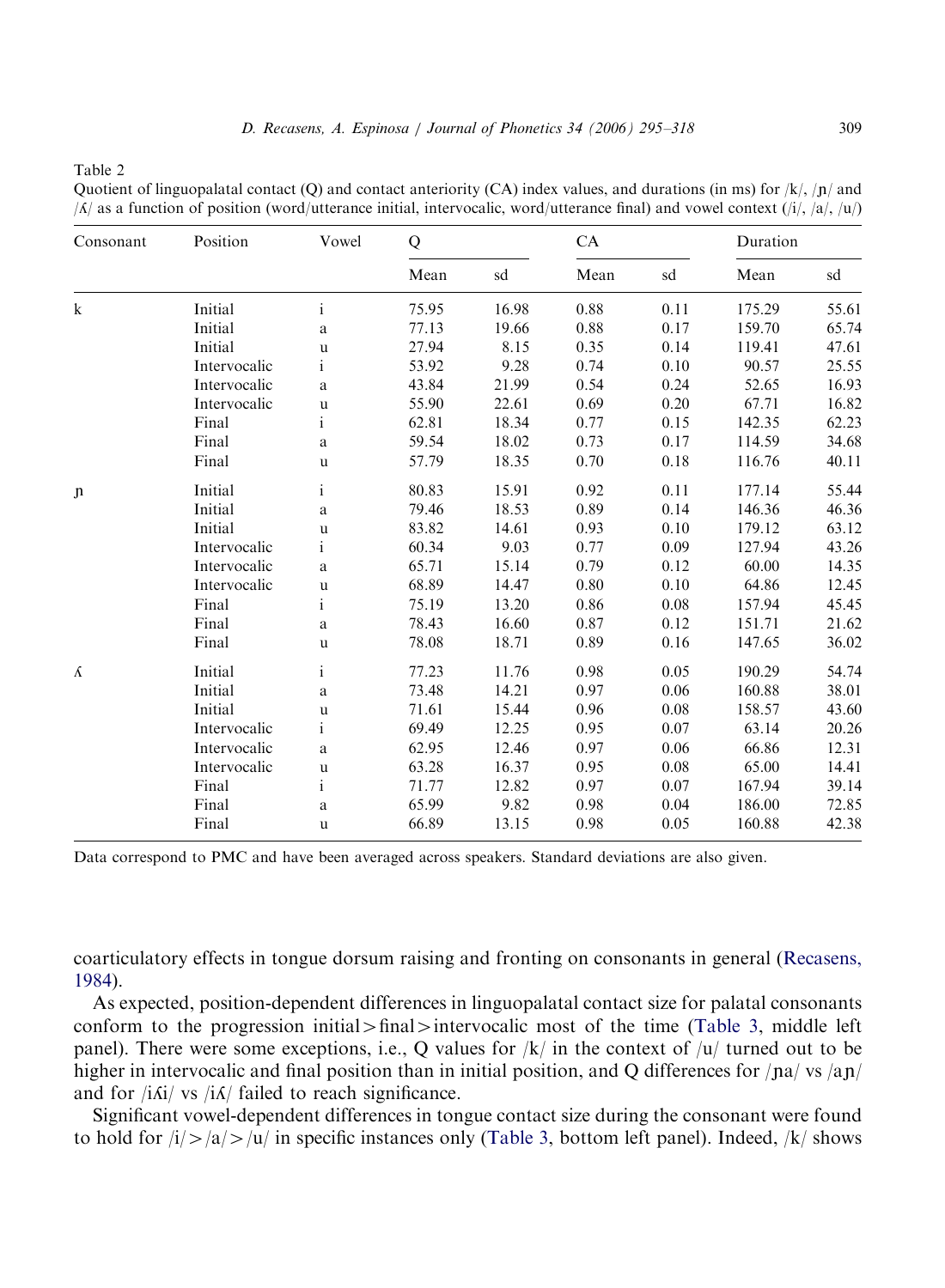<span id="page-15-0"></span>

Fig. 5. Mean and standard deviation values for overall contact degree (top), contact anteriority (middle) and duration (bottom) for  $|k|$ ,  $|n|$  and  $|A|$  as a function of consonant (left), position (middle) and vowel context (right).

some more vowel coarticulation word/utterance initially (for  $|i| > |u|$  and  $|a| > |u|$ ) than intervocalically (only for  $|u| > |a|$ ), and no vowel-dependent differences word/utterance finally; on the other hand,  $|n|$  exhibits unexpected vowel-dependent differences in all positions, and  $|A|$ shows differences in vowel fronting for  $|i|$  vs  $|a|$ ,  $|u|$  but no differences in vowel height as a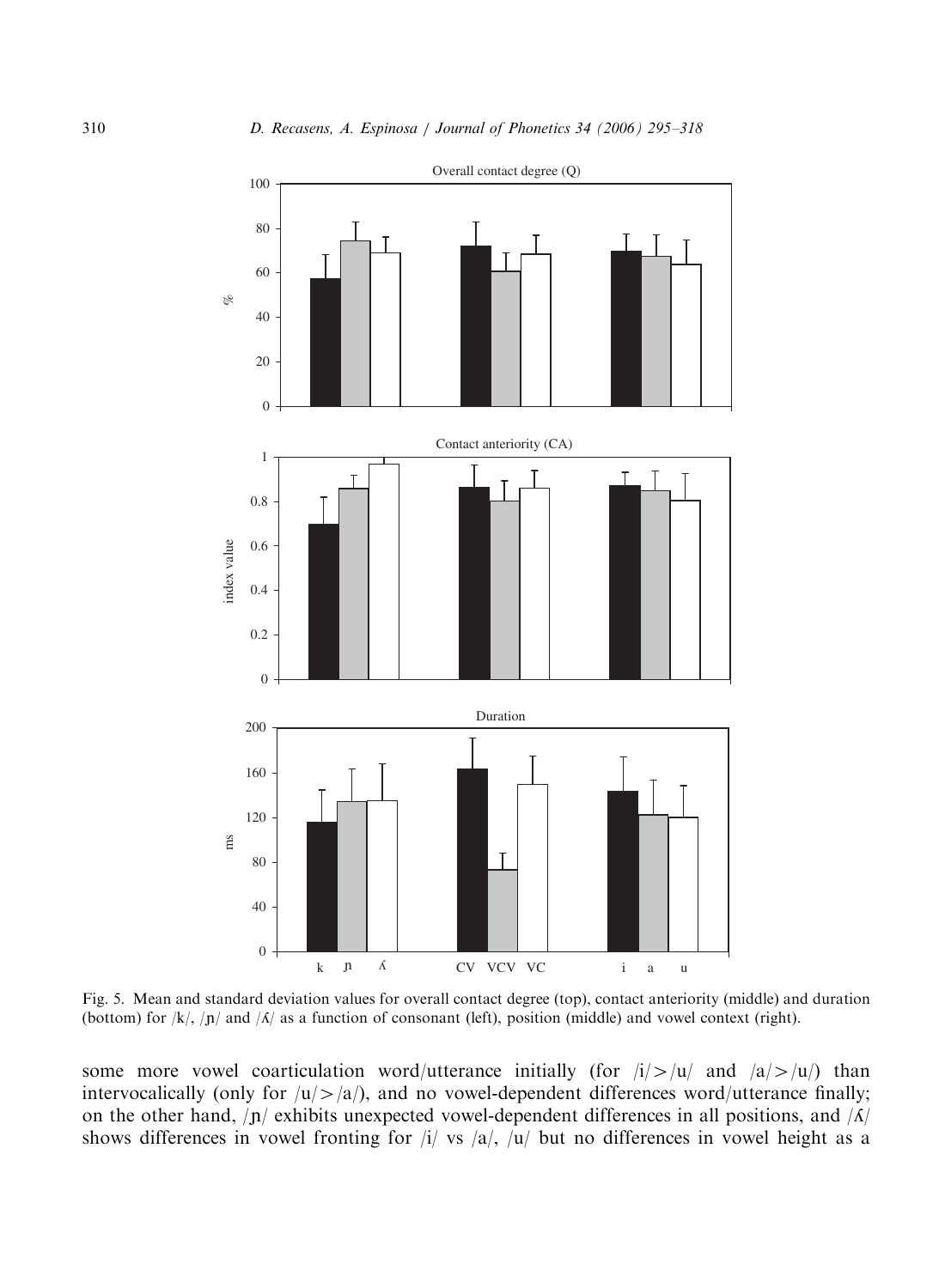<span id="page-16-0"></span>Table 3

Consonant-dependent (top), position-dependent (middle) and vowel-dependent (bottom) interactions for Q (quotient of linguopalatal contact index) and CA (contact anteriority index)

|                        | Q                                                           |                                                                                                    |                                                             | CA                                                          |                                                                                                                                                |                                                             |  |
|------------------------|-------------------------------------------------------------|----------------------------------------------------------------------------------------------------|-------------------------------------------------------------|-------------------------------------------------------------|------------------------------------------------------------------------------------------------------------------------------------------------|-------------------------------------------------------------|--|
|                        | Initial (CV)                                                | Intervocalic (CVC) Final (VC)                                                                      |                                                             | Initial (CV)                                                | Intervocalic (CVC) Final (VC)                                                                                                                  |                                                             |  |
| $\mathbf{i}$<br>a<br>u | $n > \Lambda = k$<br>$n > \Lambda = k$<br>$n > \Lambda > k$ | $\Lambda > n > k$<br>$n = \lambda > k$<br>$n > \Lambda > k$                                        | $n > \Lambda > k$<br>$n > \Lambda > k$<br>$n > \Lambda > k$ | $\Lambda > n > k$<br>$\Lambda > n = k$<br>$\Lambda > n > k$ | $\Lambda > n = k$<br>$\Lambda > n > k$<br>$\Lambda > n > k$                                                                                    | $\Lambda > n > k$<br>$\Lambda > n > k$<br>$\Lambda > n > k$ |  |
|                        | $\mathbf{k}$                                                | $\mathbf{n}$                                                                                       | Á                                                           | $\bf k$                                                     | $\mathbf{n}$                                                                                                                                   | Á                                                           |  |
| i.<br>a.<br>u.         |                                                             | $CV > VC > VCV$ $CV > VC > VCV$<br>$CV > VC > VCV$ $CV = VC > VCV$<br>$VC = VCV > CV CV > VC > VC$ |                                                             |                                                             | $CV > VC = VCV CV > VC = VCV CV > VC > VCV$<br>$CV > VC > VCV CV > VCV > VCV CV = VC > VCV$<br>$CV > VC > VCV$ $VC = VCV > CV$ $CV > VC > VCV$ | CV > VC > VCV<br>$CV = VC = VCV$<br>$VC > CV = VCV$         |  |
|                        | $\mathbf{k}$                                                | n                                                                                                  | Á                                                           | k                                                           | $\mathbf{n}$                                                                                                                                   | Á                                                           |  |
|                        | $CV$ $i = a > u$                                            | $i = a, u$<br>u > a                                                                                | $i > a = u$                                                 | $i = a > u$                                                 | $i = u > a$                                                                                                                                    | $i = a = u$                                                 |  |
|                        | $VCV$ i = $u > a$<br>$VC$ $i = a = u$                       | $a = u > i$<br>$a = u > i$                                                                         | $i > a = u$<br>$i > a = u$                                  | i > u > a<br>$i = a$<br>i > u<br>$a = u$                    | $i = a = u$<br>$i = a = u$                                                                                                                     | $a > i = u$<br>$a = u > i$                                  |  |

function of back  $|a|$  vs  $|u|$  in all positions. It thus appears that vowel coarticulation may vary inversely with palatality degree rather than with overall tongue contact during the consonant, i.e., in comparison with  $|n|$  and  $|k|$ ,  $|\Lambda|$  exhibits less dorsopalatal contact and more vowel coarticulation at the palatal zone (see also [Figs. 2–4\)](#page-10-0). Moreover, vowel coarticulation for  $|k|$ appears to vary positively rather than inversely with overall contact degree when position is taken into consideration, i.e., vowel-dependent effects in Q for this consonant decrease in the progression initial intervocalic  $\frac{1}{\pi}$  final. This finding is in support of the hypothesis that consonants involving large degrees of linguopalatal contact blend with the following vowel in initial position and do not undergo articulatory weakening in final position.

# 3.3. Contact anteriority

ANOVAs yielded a main effect of consonant, position and vowel context on contact anteriority  $(F(2, 58) = 1362.98, p < 0.001; F(2, 58) = 75.48, p < 0.001; F(2, 58) = 114.88, p < 0.001$ . Significant differences among consonants, positions and contextual vowels conform to the progression  $|\Lambda| > |\mathbf{n}| > |\mathbf{k}|$ , initial, final intervocalic, and  $|\mathbf{i}| > |\mathbf{a}| > |\mathbf{u}|$  (see [Fig. 5,](#page-15-0) middle graph).

These statistical results are in agreement with the expected differences in fronting among the three consonants and the three vowels (see Section 1), but not with the hypothesis that final consonants should undergo more reduction than their initial correlates. It should be noted in this respect however that, though non significantly different, CA values were found to be slightly higher word/utterance initially (0.864) than word/utterance finally (0.860).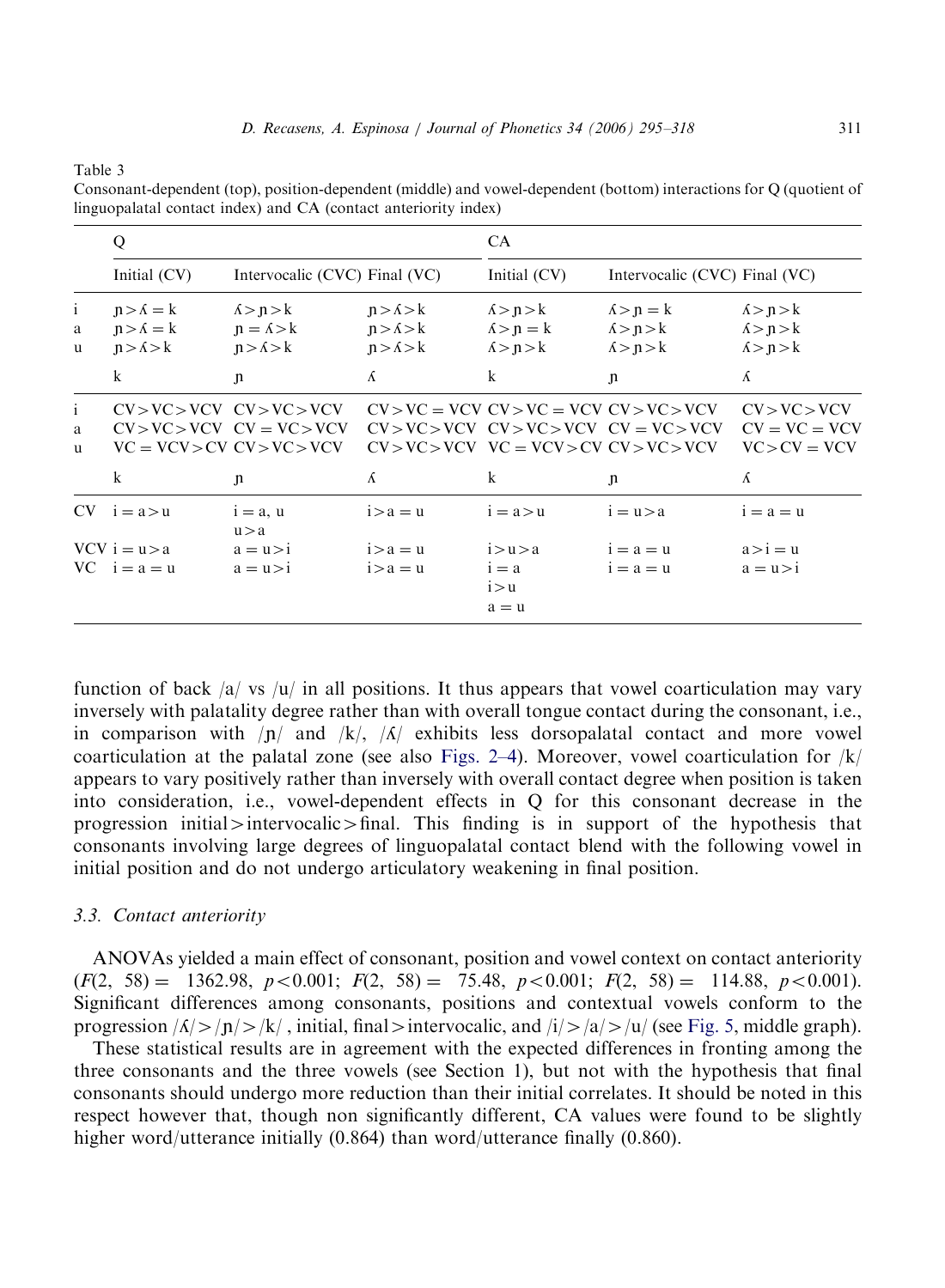The three-way interaction consonant  $\times$  position  $\times$  vowel context was also significant ( $F(8)$ ,  $232 = 123.14$ ,  $p < 0.001$ ). According to the top right panel in [Table 3](#page-16-0) (see also mean values in [Table 2\)](#page-14-0), significant differences in CA conform to the expected trend  $|\Lambda| > |n| > |k|$  in most positions and vowel context conditions. Significant differences in contact anteriority failed to occur for  $|n|$  vs  $|k|$  word/utterance initially in the context of  $|a|$  and intervocalically in the context of  $/i$ .

The expected position-dependent differences in contact fronting, i.e., initial  $>\frac{1}{10}$  intervocalic, turned out to apply to  $/p/$  to a larger extent than to  $/k/$  and  $\Lambda/$  ([Table 3,](#page-16-0) middle right panel). Indeed, CA differences failed to achieve statistical significance for the pairs  $/|na|/|a|/$ ,  $/|ik|/|k|/$ and  $\sqrt{Aa}$ -/a $\sqrt{Aa}$ /- $\sqrt{aA}$  and  $\sqrt{aA}$ /- $\sqrt{aA}$ , and CA values happened to be unexpectedly higher for /uk, uku/ vs /ku/ and for /u $\Lambda$ / vs / $\Lambda$ u, u $\Lambda$ u/. These findings indicate that /n/ is generally more retracted word/utterance finally than word/utterance initially, and that this is also the case for  $/k/$ next to  $\lambda$  as opposed to  $\lambda$ u/ where the oral stop remains velar in initial position. Failure for the palatal lateral to show the expected position-dependent CA differences in back vowel contexts is related to differences in contact degree at the back closure area rather than to contact fronting since  $\Lambda$  exhibits a complete closure at row 1 in practically all sequences under analysis (see [Fig. 4](#page-12-0)).

Significant vowel-dependent differences in contact anteriority conforming to the expected progression  $i/|a|>|u|$  occurred less often than the expected consonant-dependent and position-dependent effects (see [Table 3](#page-16-0), low right panel). The oral stop /k/ appears to undergo less coarticulation word/utterance finally (only  $i/\rightarrow |u\rangle$ ) than in the other two positions, and fails to show significantly higher CA values for /i/ vs /a/ word/utterance initially (expected effects occur for  $i/|x| \ge |u|$  and  $|a| \ge |u|$  and for  $|a|$  vs  $|u|$  intervocalically (expected effects occur now for  $i/|x| \ge |a|$ and  $\frac{1}{2}$ /u/). On the other hand, the nasal stop exhibits most expected significant differences in initial position only (for  $\pi$ ,  $u$   $>$   $\pi$ ), and the palatal lateral shows unconsistent or no voweldependent differences in general. In summary,  $|n|$  and  $|\Lambda|$  are highly coarticulation resistant presumably in line with the large contact size involved during the production of the former consonant and with the fact that closure location appears to be required to reach the upper teeth for the latter. Vowel coarticulation takes place word/utterance initially rather than word/ utterance finally both for the palatal oral stop and the palatal nasal, and  $/p/$  allows more coarticulation in initial vs. intervocalic position as well. Analogously to the Q data, this positiondependent pattern of vowel coarticulation is in support of the hypothesis that palatal consonants blend with the following vowel in word/utterance initial position and do not undergo articulatory reduction word/utterance finally.

# 3.4. Duration

Statistical analyses yielded significant differences in closure duration for all three factors 'consonant'  $(F(2,58) = 38.89, p < 0.001)$ , 'position'  $(F(2,58) = 694.25, p < 0.001)$  and 'vowel context'  $(F(2,58) = 51.35, p < 0.001)$ . The closure periods for  $\sqrt{p}$  and  $\sqrt{\frac{A}{m}}$  were found to be significantly longer than those for  $/k/$ , positional effects conformed to the progression initial > final > intervocalic, and  $\pi/$  caused consonants to be significantly longer than  $\pi/$  and  $\pi/$ (see [Fig. 5,](#page-15-0) bottom graph). These results are in agreement with position-dependent differences reported for other consonants in the literature and suggest that word/utterance final lengthening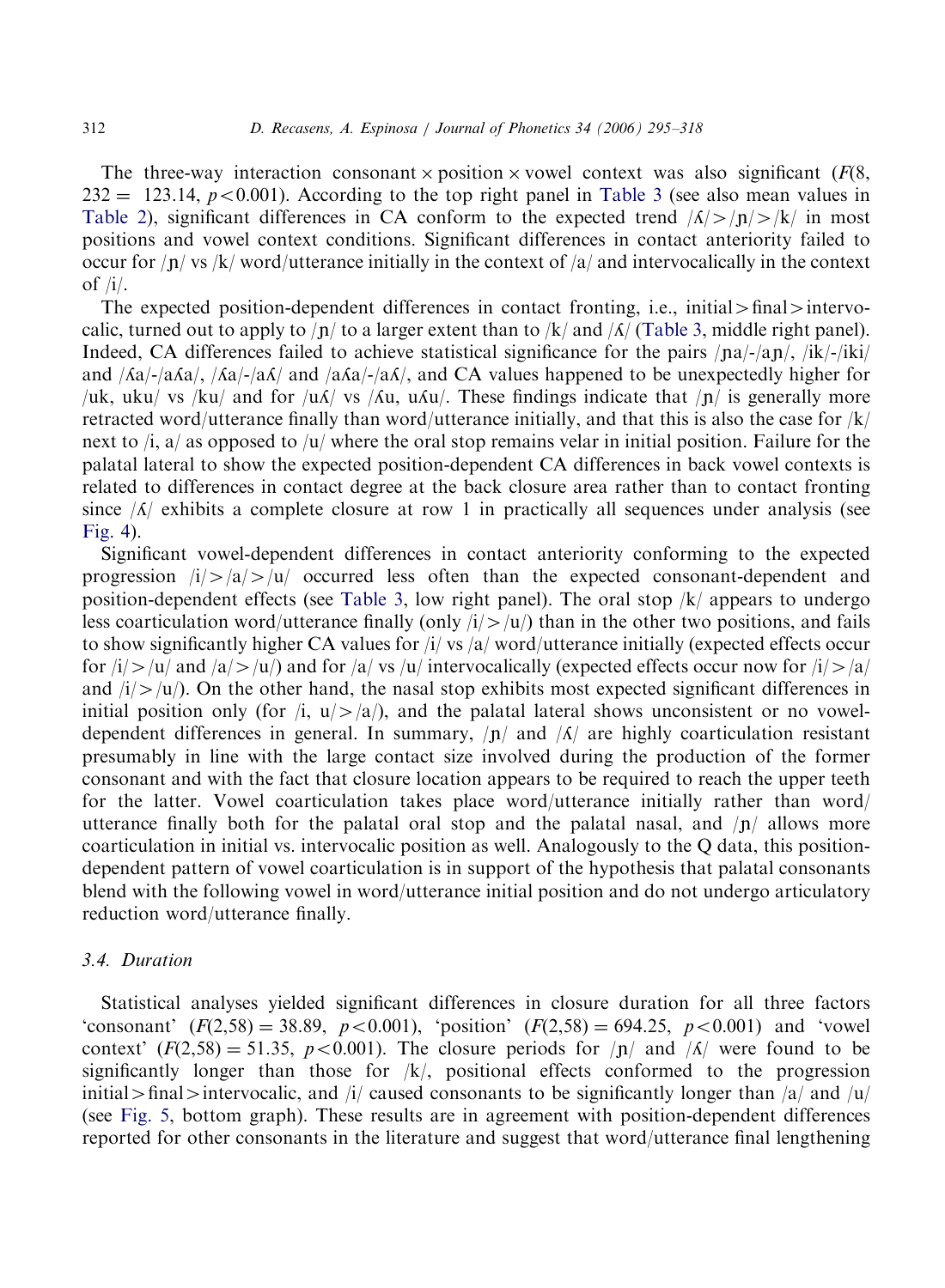|   | CV > VC > VCV   | $CV = VC > VCV$ | $CV = VC > VCV$ |
|---|-----------------|-----------------|-----------------|
| a | CV > VC > VCV   | $CV = VC > VCV$ | CV > VC > VCV   |
| u | $CV = VC > VCV$ | CV > VC > VCV   | $CV = VC > VCV$ |

Table 4 Position-dependent interactions for consonant duration

may be taking place. Differences in closure duration reveal that /i/ contributes to an increase in closure duration, though this finding could be due to the underestimation of  $/k/$  duration for  $/ku/$ due to problems in locating closure onset (see Method section).

There was a significant position  $\times$  consonant  $\times$  vowel context interaction in closure duration  $(F(8, 232) = 11.5, p < 0.001)$ . As revealed by the statistical results in Table 4 and by closure duration data in [Table 2,](#page-14-0) this was mostly so since consonant closures were always significantly longer at the word edges than in intervocalic position but not so word/utterance initially than word/utterance finally. Indeed, /k/ exhibited longer closures in initial than in final position in the context of  $\frac{1}{4}$  and  $\frac{1}{a}$  but not so in the context of  $\frac{1}{u}$ , and closures for  $\frac{1}{n}$  and  $\frac{1}{A}$  were equally long in these two word positions most of the time.

# 4. Discussion

#### 4.1. Articulation

Data for  $/k$  and  $\ln$  analyzed in this study reveal the existence of two places of articulation for Majorcan Catalan palatal consonants, i.e., alveolopalatal and palatal proper. Some speakers prefer one place over the other both for the oral stop and for the nasal stop, i.e., palatal in the case of speaker ND and alveolopalatal in the case of speaker AR (though palate shape could account for some contact patterns for the latter speaker). The scenario for the other three speakers is more complex. Tongue contact patterns for speakers BM and MJ reveal that  $/k/$  is palatal while  $/n/$  is alveolopalatal mostly so in word/utterance initial and word/utterance final position. On the other hand, speaker CA shows an alveolopalatal closure for the two consonants which may be somewhat fronter for  $/p/$  than for  $/k/$ . The lateral  $/\Lambda/$  is dentoalveolar.

As suggested in Section 1, differences in fronting between  $\lbrack \Lambda \rbrack$ ,  $\lbrack$  and  $\lbrack \ln \rbrack$  cannot be attributed to the size of the phonemic inventory and are presumably conditioned by aerodynamic factors. Thus, a requirement for  $\lceil \Lambda \rceil$  to be produced with lateral airflow accounts for why the palatal lateral is fronter than the two palatal stops, and differences in air pressure buildup could also explain why  $[c]$  may be more posterior than  $[n]$ .

A relevant finding is that both oral and nasal palatal stops may exhibit the same place of articulation for a given speaker, i.e., palatal for ND, and alveolopalatal for AR and to a large extent CA. This trend could be related to articulatory economy and thus, to the convenience of assigning the same place of articulation to closely related consonants. The fact that  $/k$  and  $\pi$ show similar articulatory realizations in the case of speakers AR, ND and CA may seem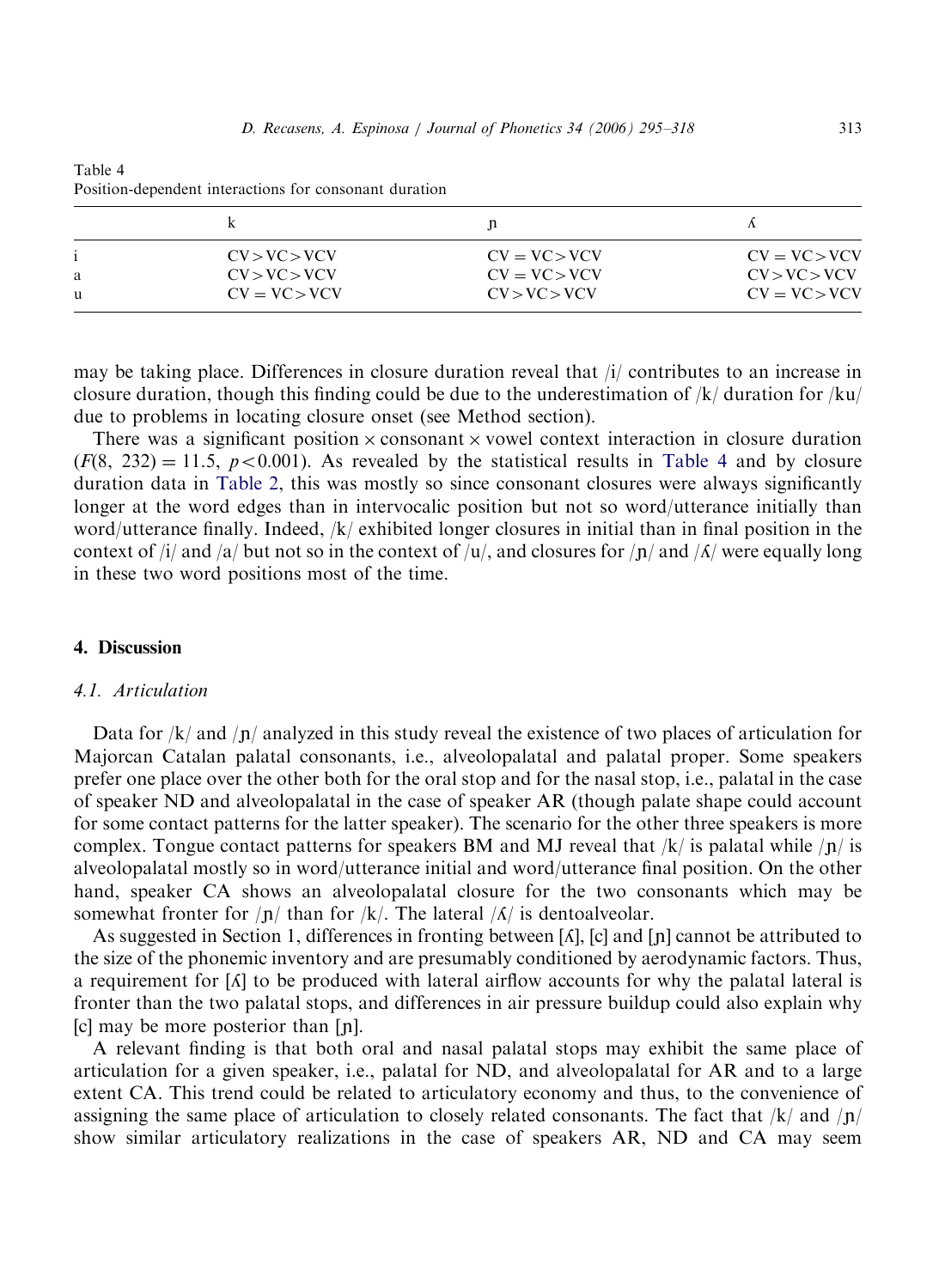somewhat surprising in view of the fact that the nasal stop derives historically from an alveolar consonant  $(|n\rangle)$  while the palatal stop derives from a velar consonant  $(|k\rangle)$ , and the two consonants are specified for different aerodynamic requirements. Judging from these historical sound sources and the contact patterns for those three speakers, it appears that  $[n]$  may have been identified with  $[c]$  through closure retraction while  $[c]$  may have been equated with  $[n]$  through closure fronting. Linguopalatal contact data for [c] and [n] are more in agreement with their velar and alveolar origin in the case of speakers BM and MJ since they both exhibit an alveolopalatal realization for  $[n]$  and a palatal realization for  $[c]$ .

Other findings reported in the present paper are in accordance with the notion that alveolopalatal productions may be viewed as more stable than productions occurring exclusively at the palatal zone in line with the difficulty involved in forming a complete closure at the hard palate. Possible supporting evidence for this hypothesis derives from the observation that closure location for palatal stops originated from front velars may occur not only at the palatal zone but also at the alveolopalatal zone depending on speaker, position and context (see also discussion of [c] in Sicilian, Parisian French, Greek and Romanian in Section 1). Specific speakers, i.e., speaker CA, may alternate palatal and alveolopalatal realizations of the same consonant, and the linguopalatal contact area for [c] has been found to increase frontwards in positions favoring articulatory strengthening (e.g., word/utterance initially). Another relevant finding in support of the unstability of pure palatal stop consonants is the existence of random areas free of contact at the hard palate.

The change of pure palatal realizations of  $/k/$  to alveolopalatal productions may account for the I he change of pure paratal realizations of  $|k\rangle$  to alveoloparatal productions hay account for the<br>integration of [c] as [t]] in Romance, e.g., Italian ['t]ento] cento "a hundred" from Latin CENTU ([Recasens](#page-23-0) & [Espinosa, 2003](#page-23-0)). This interpretation runs against the alternative hypothesis that velar softening is not based on articulation but motivated by the perceptual confusion between the burst for front  $/k$  and the frication component for [tf] ([Guion, 1998](#page-22-0)). Gliding and alveolarization processes are also in agreement with the trend for palatal stops to become alveolopalatal through a decrease in dorsopalatal contact degree (see Section 1).

# 4.2. Positional and vocalic effects

Contact index and closure duration data reported in Section 3 are consistent with positiondependent differences in articulatory strengthening. Indeed, analogously to other consonants, overall contact degree, contact anteriority and duration were often higher word/utterance initially than word/utterance finally, i.e., for /k/ next to /i, a/ (Q, CA, duration), for  $|p|$  next to /i, u/  $(Q, CA)$  and /u/ (duration), and for / $\Lambda$ / next to /i, a/ (Q) and /u/ (Q, duration). The oral stop /k/ fails to show the expected position-dependent differences in dorsopalatal contact and in contact anteriority in the context of  $/u$  because it is articulated at the velar zone in the sequence  $/ku$ . Two findings appear to be consistent with a trend for final consonants subject to high production demands to undergo some utterance final strengthening: the nasal stop turned out to exhibit the same Q value initially and finally in the context of  $\alpha/$ ; all three palatal consonants were longer and more anterior, and involved more tongue contact, in final vs intervocalic position. A complementary possibility with the latter finding is that palatal consonants may undergo articulatory reduction in intervocalic position.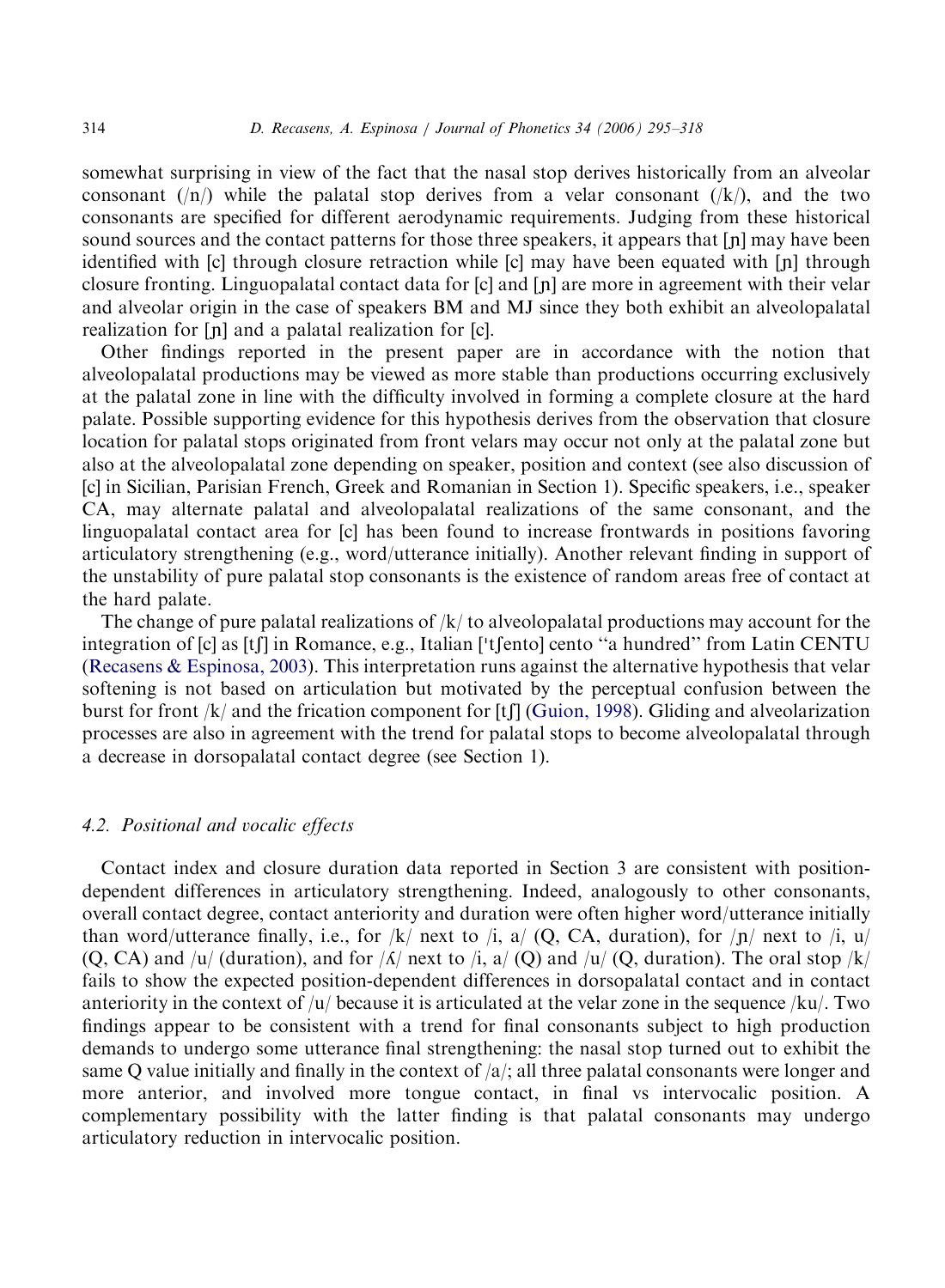Observed consonant-dependent differences in degree of vowel coarticulation should be interpreted with reference to differences in linguopalatal contact degree among the consonants under investigation. In agreement with data presented in the literature ([Recasens, 1984](#page-22-0)), vocalic coarticulation in dorsopalatal contact size was found to vary inversely with linguopalatal contact degree for  $\sqrt{\frac{\Lambda}{2}}$ /n/, and the palatal nasal turned out to be highly resistant to V-to-C coarticulatory effects in CA as well. A high degree of resistance in contact fronting for  $|\Lambda|$ follows from the fact that this consonant is dentoalveolar in Majorcan Catalan. Moreover, a higher degree of Q and CA coarticulation for  $/k/$  than for  $/n/$  is also in accordance with lower Q and CA index values for the oral stop than for the nasal stop.

Vowel coarticulation has been found to vary positively rather than inversely with positiondependent differences in overall contact and in contact anteriority, i.e., Q and CA were higher initially than finally and lowest intervocalically, while coarticulation turned out to decrease in the progression initial position $\geq$  intervocalic position $\geq$  final position. This finding suggests that coarticulatory sensitivity is conditioned by different control mechanisms depending on whether it is associated with segmental production or with position: vowel coarticulation decreases with the manner and place requirements for the consonantal gesture but increases with position-dependent differences in articulatory salience. If so, speakers would aim at enhancing the positional allophones of consonants in strong positions by preserving specific contextual properties, i.e., by implementing initial /k/ through palatalized realizations in front vowel contexts and through back and possible rounded realizations in back rounded vowel contexts. Position-dependent effects are not only associated with /k/ which exhibits large differences in contact anteriority and contact size between the palatal and velar allophones word/utterance initially, but also with  $\pi$ / which allows prominent V-to-C effects in contact anteriority at the beginning of the word and the utterance as well. The finding that consonants are more coarticulation resistant word/utterance finally than intervocalically may be attributed to the presence of two adjacent vowels in the latter contextual condition but also to a trend for dorsal consonants to strengthen in utterance final position.

Data reported in this study indicate that two allophones of  $/k/$  are prone to occur word initially rather than syllable initially. Indeed, while all speakers were found to produce a palatal or a velar stop depending on the following vowel in word initial position, this was only so for speaker BM in VCV sequences. Speakers AR, MJ, ND and CA showed the same or a similar postalveolar, alveolopalatal or palatal realization in all VCV contexts. Moreover, the fact that initial /ki/ and /ka/ were produced with a comparable contact configuration ought to be associated with articulatory prominence rather than with the possibility that /ka/ exhibits a large contact degree because  $|a|$  is specially front in Majorcan Catalan. Thus, while the low vowel may be indeed somewhat more anterior and thus produced with some more tongue height in this dialect than in other Catalan dialects ([Recasens](#page-23-0) & [Espinosa, submitted\)](#page-23-0), the difference appears to be rather small at least for present-day Majorcan Catalan speakers.

Therefore, it appears that Majorcan Catalan  $/k/$  and  $/n/$  are programmed to be implemented not through a blending mechanism with the following vowel but through a highly resistant alveolopalatal or palatal realization in all vowel contexts and positions, and that this target is generally reached except for initial /ku/ (and before other back rounded vowels according to descriptive data from the literature; see Section 1). This exception could be attributed to two factors, namely, more compatibility between anticipatory lip rounding and closure formation at the velar than at the palatal zone, and the need to render CV syllables perceptually distinctive in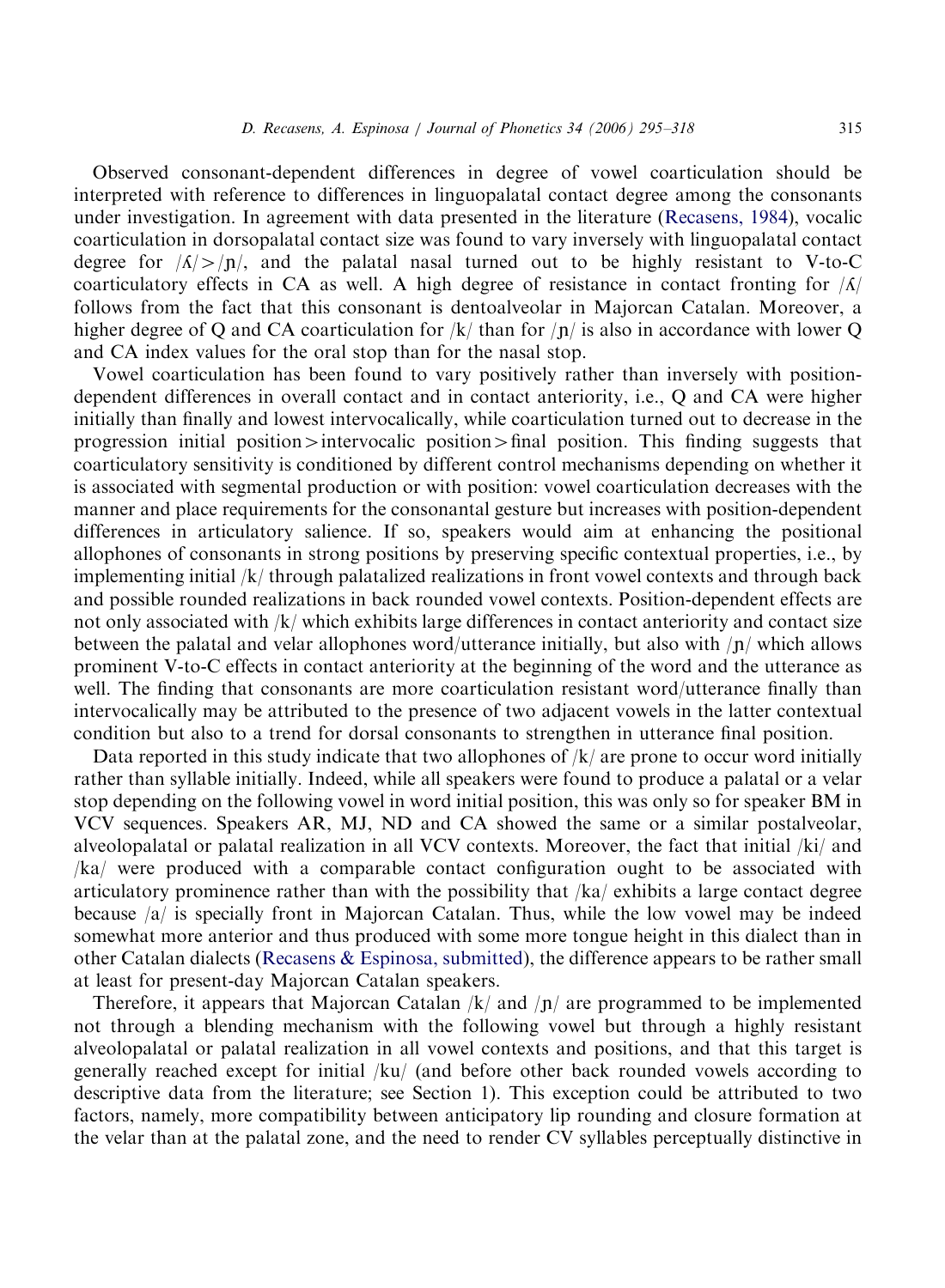<span id="page-21-0"></span>prominent word positions. Thus, it may be hypothesized that by rounding velar  $/k/$  in the word utterance initial syllable /ku/ speakers maximize differences in front cavity length, stop burst frequency and perceptual distance between this allophone and unrounded and more anterior realizations of  $/k/$  in the word/utterance initial syllables  $/ki/$  and  $/ka/$ . Both factors are compatible with the realization of  $/k/$  as a palatal stop after  $/u/$  in word final position where anticipatory lip rounding is absent.

#### Acknowledgements

This research was funded by projects 2001SGR425 of the Generalitat de Catalunya and BFF2003-09453-C02-01 of the Ministry of Science and Technology of Spain and FEDER. I would like to thank Bruce Connell, Edda Farnetani, Tine Mooshammer, Doug Whalen and an anonymous reviewer for their comments on a previous manuscript version.

# References

- Barnils, P. (1933). Études de prononciations catalanes à l'aide du palais artificiel. Anuari de l'Oficina Romànica de Lingüística i Literatura, 6, 21–36.
- Bhat, D. N. S. (1974). A general study of palatalization. Working Papers on Language Universals, Stanford University, 14, 17–58.
- Bolla, K. (1980). A phonetic conspectus of Hungarian. The articulatory and acoustic features of Hungarian speechsounds. Hungarian Papers in Phonetics, 6.
- Bolla, K. (1981a). The articulation of Hungarian long consonants. Hungarian Papers in Phonetics, 7, 7–55.
- Bolla, K. (1981b). The articulation of Hungarian vowels and short consonants. A cineradiographic analysis. *Hungarian* Papers in Phonetics, 8, 3–61.
- Browman, C., & Goldstein, L. (1990). Tiers in articulatory phonology, with some implications for casual speech. In J. Kingston, & M. E. Beckman (Eds.), Papers in laboratory phonology I: Between the grammar and physics of speech (pp. 341–376). Cambridge: Cambridge University Press.
- Browman, C., & Goldstein, L. (1991). Gestural structures, distinctiveness, phonological processes and historical change. In I. G. Mattingly, & M. Studdert-Kennedy (Eds.), Modularity and the motor theory of speech perception (pp. 313–338). Hillsdale: Lawrence Erlbaum Associates.
- Browman, C., & Goldstein, L. (1995). Gestural syllable position effects in American English. In F. Bell-Berti, & L. J. Raphael (Eds.), Producing speech: A festschrift for Katherine Safford Harris (pp. 19–34). Woodbury, NY: American Institute of Physics.
- Brunner, V. R. (1963). Zur Physiologie der Rätoromanischen affrikaten tsch und tg (ch). In P. Zinsli (Ed.), Sprachleben der Schweiz: Sprachwissenschaft, namenforschung, volkskunde (pp. 167–173). Bern: Francke.
- Cagliari, L. C. (1977). Airflow in palatal laterals. Work in Progress, Edinburgh University Department of Linguistics, 10, 113–115.
- Connell, B. (1991). Phonetic aspects of lower cross languages and their implications for sound change, Ph.D. Dissertation, University of Edinburgh.
- Connell, B. (1992). Tongue contact, active articulators, and coarticulation. In J. J. Ohala, T. M. Nearey, B. L. Derwing, M. M. Hodge, & G. E. Wiebe (Eds.), 1992 international conference on spoken language processing, Vol. 1 (pp. 1075–1078). Edmonton: Priority Printing.
- Dukelski, N. I. (1960). Cercetare fonetică experimentală asupra palatalizării și a labializării consoanelor romînești. Fonetica˘ si Dialectologie, 2, 7–45.
- Dumville, B. (1912). Elements of French pronunciation and diction. London: J.M. Dent & Sons Ltd.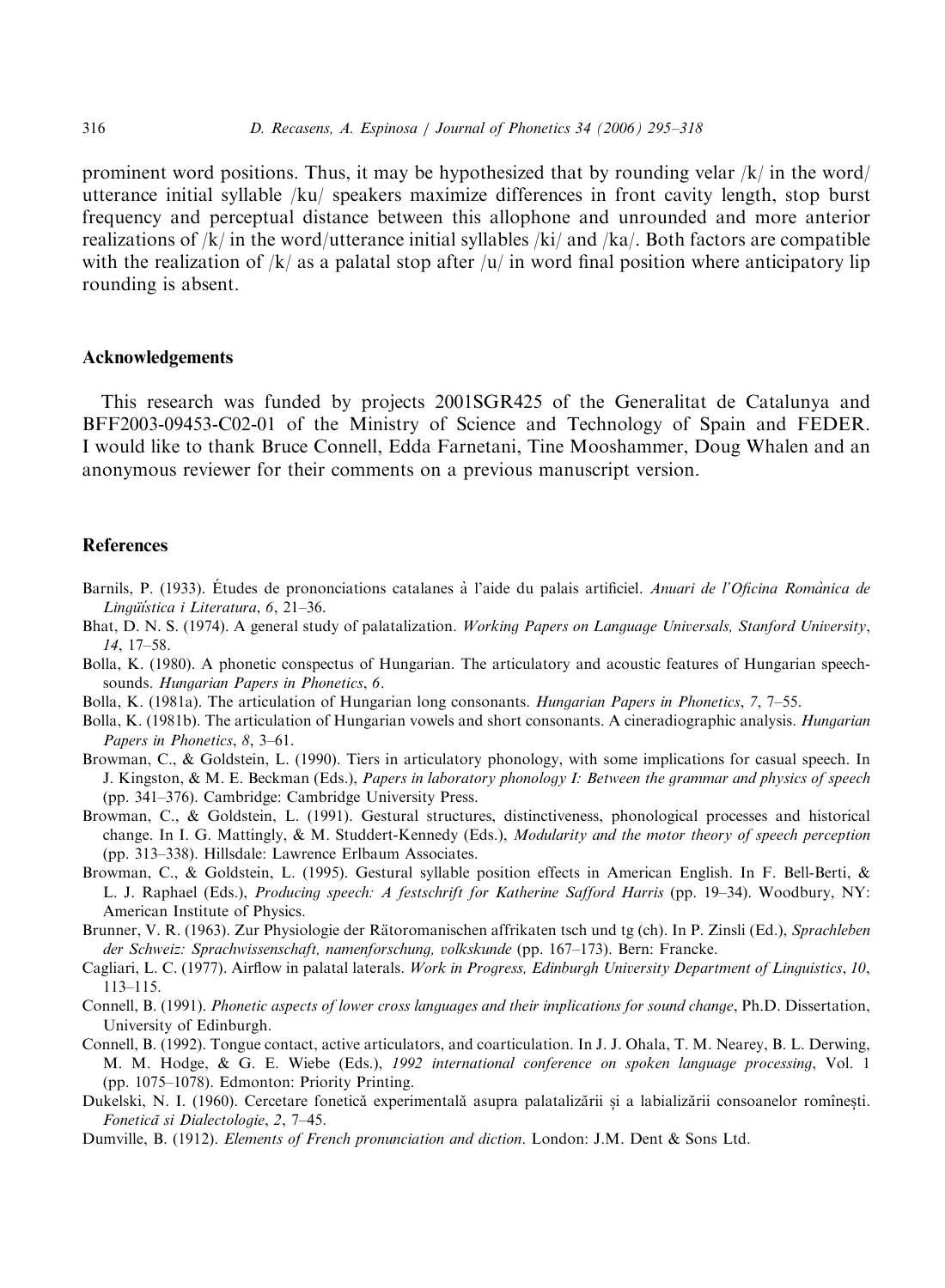- <span id="page-22-0"></span>Durand, M. (1930). Étude sur les phonèmes postérieurs dans une articulation parisienne. Revue de Phonétique, 6, 241–256.
- Farnetani, E. (1995). Articulatory and coarticulatory tongue gestures in Italian word-initial CV syllables: An EPG study. Quaderni del Centro di Studio per le Ricerche di Fonetica di CNR Padova, 14, 176–199.
- Farnetani, E., & Vayra, M. (1996). The role of prosody in the shaping of articulation in Italian CV syllables. In: Proceedings of the 4th speech production seminar (pp. 9–12). Autrans.
- Fernández, A. M. (2000). Estudio electropalatográfico de la coarticulación vocálica en estructuras VCV en castellano. Ph.D. Dissertation, Universitat de Barcelona.
- Fontdevila, J., Pallarès, M. D., & Recasens, D. (1994). The contact index method of EPG data reduction. Journal of Phonetics, 22, 141–154.
- Fougeron, C., & Keating, P. A. (1997). Articulatory strengthening at edges of prosodic domains. Journal of the Acoustic Society of America, 101, 3728–3740.
- Guion, G. S. (1998). The role of perception in the sound change of velar palatalization. *Phonetica*, 55, 18–52.
- Haden, E. F. (1938). *The physiology of French consonant changes*. Supplement to Language, 14.
- Hála, B. (1929). Základy spisovné výslovnosti slovenské a srovnání s výslovností ceskou. Prague: Nákl. Filosofické fakulty University Karlovy.
- Hála, B. (1962). Uvedení do fonetiky čestiny na obeczne fonetickém základě. Prague: Nakladatelství Československe Akademie Věd.
- Jones, D. (1956). An outline of English Phonetics (8th ed). Cambridge: Cambridge University Press.
- Josselyn, F. M. (1900). *Étude sur la phonétique italienne*. Paris: Albert Fontemoing.
- Josselyn, F. M. (1907). *Études de phonétique espagnole*. Paris: H. Welter.
- Keating, P., & Lahiri, A. (1993). Fronted velars, palatalized velars and palatals. Phonetica, 50, 73–101.
- Keating, P., Wright, R., & Zhang, J. (1999). Word-level asymmetries in consonant articulation. UCLA Working Papers in Phonetics, 97, 157–173.
- Kuen, H. (1932–34). El dialecto de Alguer y su posición en la historia de la lengua catalana. Anuari de l'Oficina Romànica de Llengua i Literatura, 5 (1932: 121-177), 7 (1934: 41-112).
- Ladefoged, P. (1968). A phonetic study of West African languages. Cambridge: Cambrige University Press.
- Ladefoged, P. (2001). Vowels and consonants. An introduction to the sounds of language. Oxford: Blackwell.
- Lausberg, H. (1966). *Linqüística románica*. Madrid: Gredos.
- Lutta, M. (1923). Der Dialekt von Bergün und seine stellung innerhalb der rätoromanischen mundarten grabündens. Supplement to Zeitschrift für Romanische Philologie, 71. Halle: Niemeyer.
- Malmberg, B. (1950). Études sur la phonétique de l'espagnol parlé en Argentine. Lund: Gleerup.
- Maurand, G. (1974). Phonétique et phonologie du parler occitan d'Ambialet (Tarn). Ph.D. Dissertation, Université de Toulouse.
- Millardet, G. (1910). Petit atlas linguistique d'une région des Landes. Toulouse: Edouard Privat.
- Millardet, G. (1925). Études siciliennes. In: *Homenaje ofrecido a Menéndez Pidal*, Vol. 1 (pp. 713–757). Madrid.
- Mooshammer, C., Hoole, P., & Kühnert, B. (1995). On loops. *Journal of Phonetics*, 23, 3–21.
- Navarro Tomás, T. (1972). Manual de pronunciación española (17th ed). Madrid: CSIC.
- Nicolaidis, K. (2001). An electropalatographic study of Greek spontaneous speech. Journal of the International Phonetic Association, 21, 67–86.
- Panconcelli-Calzia, G. (1911). Italiano: fonetica, mofologia, testi. Leipzig: B.G, Teubner.
- Pétursson, M. (1968–69). Les consonnes occlusives palatales  $[k^h, g]$  en islandais. Travaux de l'Institut de Phonétique de Strasbourg, 1, 1–3.
- Pétursson, M. (1974). Les articulations de l'islandais à la lumière de la radiocinématographie. Paris: Klicksieck.
- Polland, B., & Hála, B. (1926). Artikulace ceských zvuku v rentgenových obrazéch. Prague: Nakladatelství Československe Akademie Věd.
- Recasens, D. (1984). V-to-C coarticulation in Catalan VCV sequences: an articulatory and acoustical study. Journal of Phonetics, 12, 61–73.
- Recasens, D. (2002). An EMA study of VCV coarticulatory direction. Journal of the Acoustical Society of America, 111, 2828–2841.